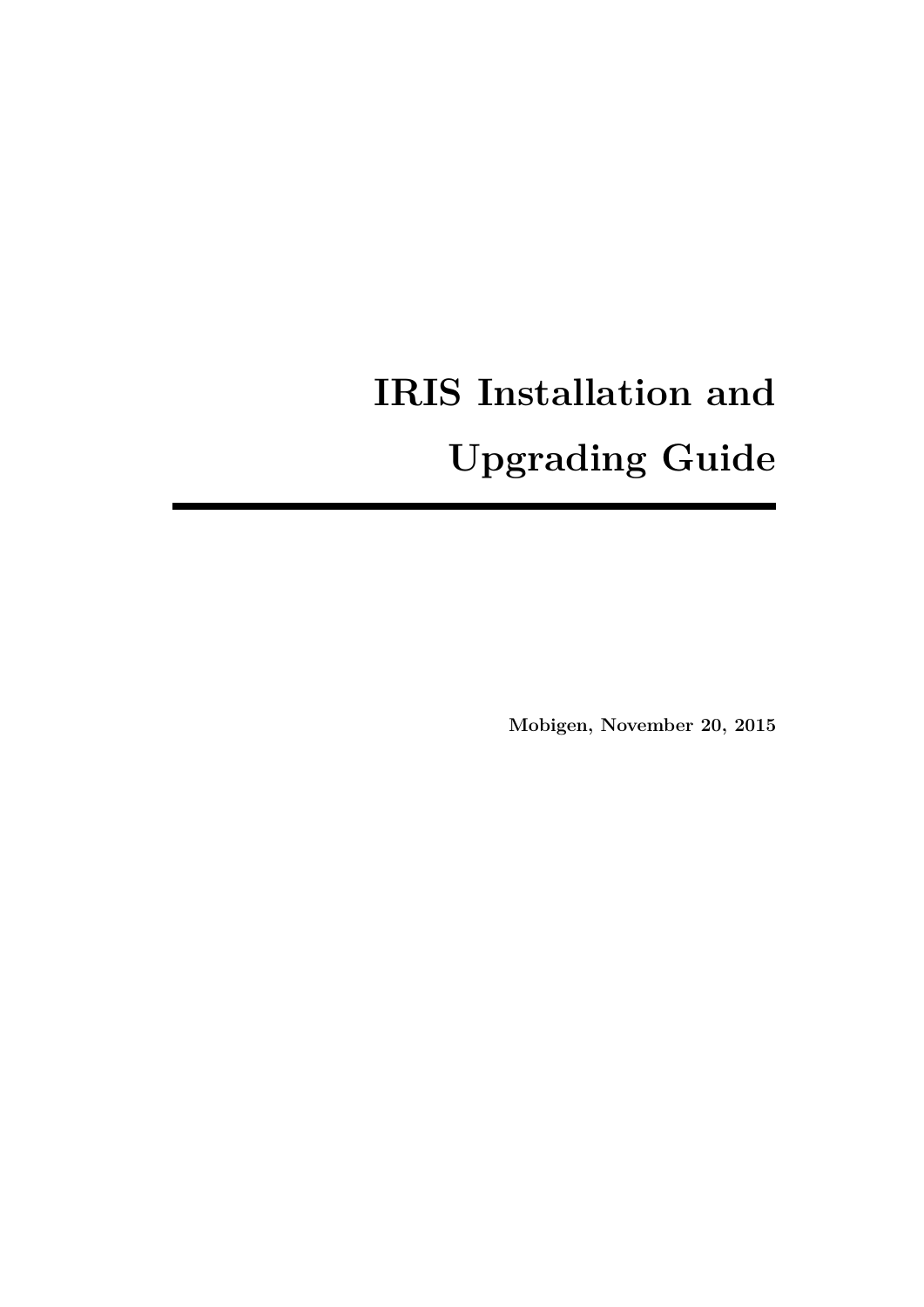| $\mathbf{1}$   |     | 지원 정보   |               | $\mathbf{5}$     |
|----------------|-----|---------|---------------|------------------|
|                | 1.1 |         |               | $\overline{5}$   |
|                | 1.2 |         |               | $\overline{5}$   |
|                | 1.3 |         |               | $\overline{5}$   |
| $\overline{2}$ |     | IRIS 설치 |               | $\boldsymbol{6}$ |
|                | 2.1 |         |               | 6                |
|                |     | 2.1.1   |               | 6                |
|                |     | 2.1.2   |               | 6                |
|                |     | 2.1.3   |               | $\overline{7}$   |
|                |     | 2.1.4   |               | $\overline{7}$   |
|                | 2.2 |         |               | 8                |
|                |     | 2.2.1   |               | 8                |
|                |     | 2.2.2   |               | 8                |
|                |     | 2.2.3   |               | 13               |
|                | 2.3 |         |               | 17               |
|                |     | 2.3.1   | IRIS 패키지 압축풀기 | 17               |
|                |     | 2.3.2   |               | 17               |
|                |     | 2.3.3   |               | 18               |
|                |     | 2.3.4   |               | 19               |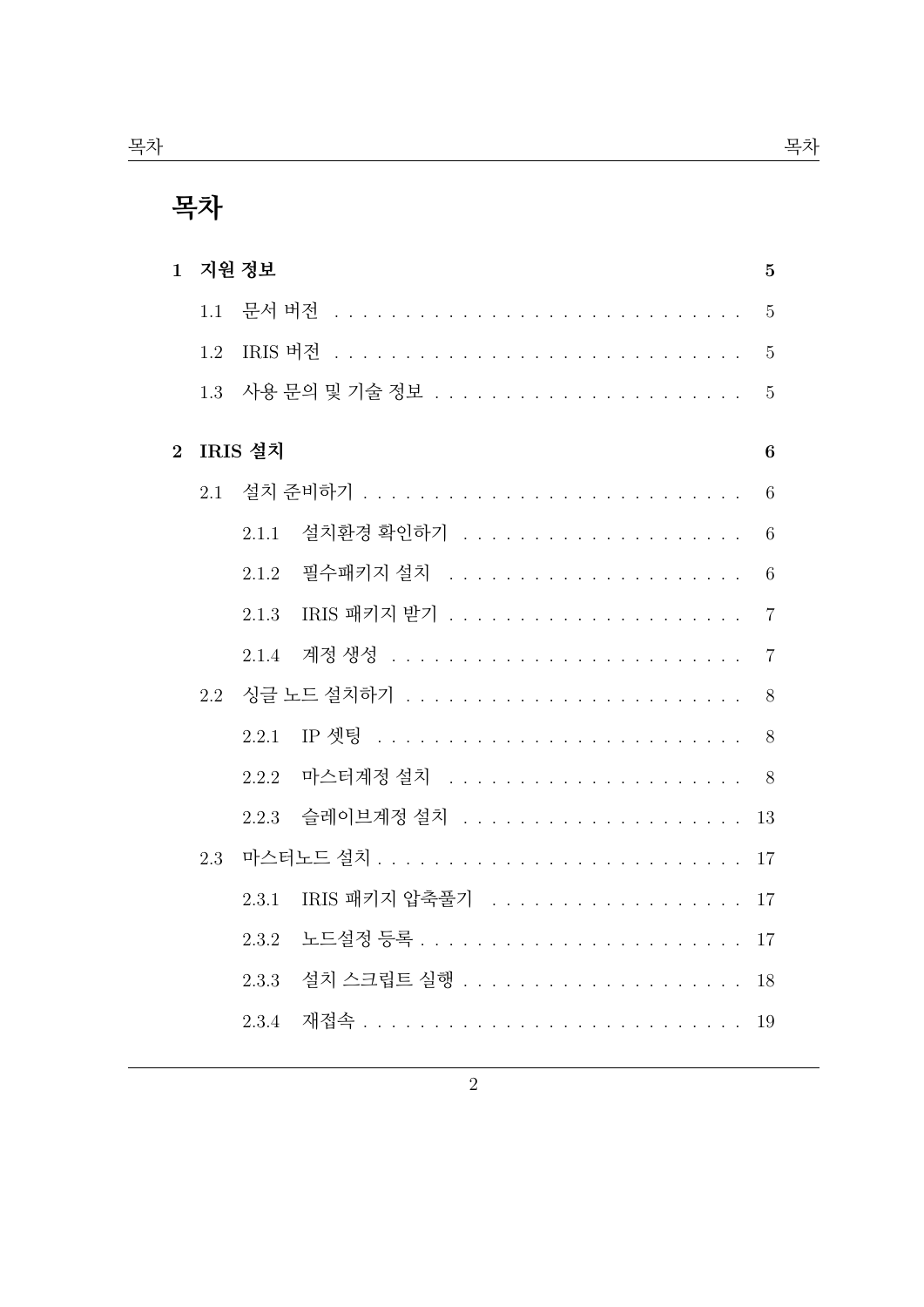|     |       | 2.3.5 마스터노드 초기화 실행 19      |    |
|-----|-------|----------------------------|----|
| 2.4 |       |                            |    |
|     | 2.4.1 | 마스터 노드 이중화 (HA) 의 기본 이해 20 |    |
|     | 2.4.2 | IRIS 패키지 압축풀기 22           |    |
|     | 2.4.3 |                            |    |
|     | 2.4.4 |                            |    |
|     | 2.4.5 |                            | 24 |
|     | 2.4.6 | 이중화를 위한 마스터 노드 설정 24       |    |
|     | 2.4.7 | 마스터노드 초기화 실행 25            |    |
| 2.5 |       |                            | 26 |
|     | 2.5.1 | IRIS 패키지 압축풀기 26           |    |
|     | 2.5.2 |                            | 26 |
|     | 2.5.3 |                            | 27 |
|     | 2.5.4 |                            |    |
|     | 2.5.5 | IRIS 데이터 저장 디렉토리 생성 28     |    |
| 2.6 |       |                            |    |
|     | 2.6.1 |                            | 29 |
|     | 2.6.2 | 데몬 PRE-FORK 갯수 설정          | 30 |
|     |       | 2.6.3 로그 파일크기 및 갯수 설정      | 30 |
|     |       | 2.6.4 노드 과부하상태(BUSY) 조건 설정 | 31 |
| 2.7 |       |                            | 32 |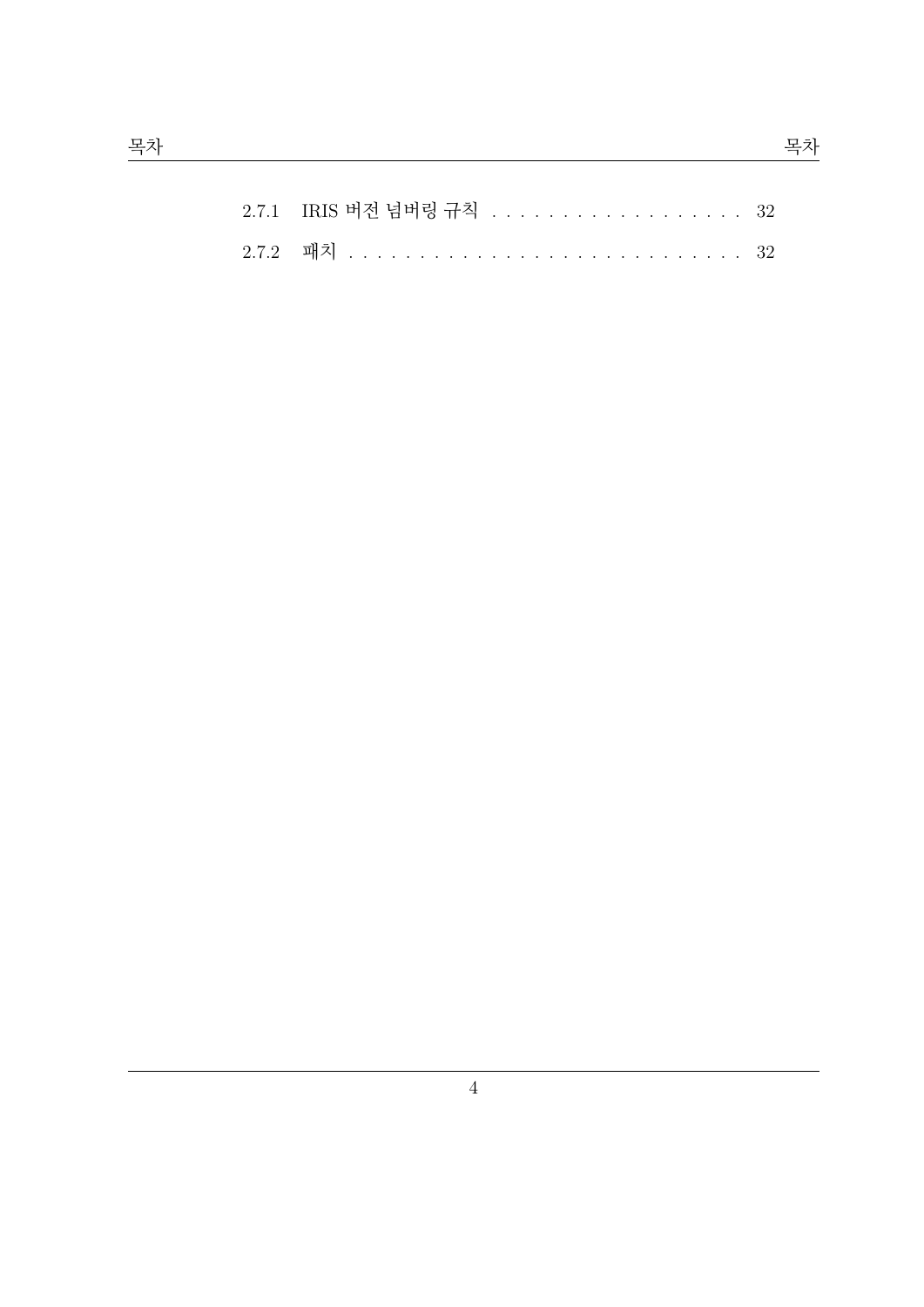# <span id="page-4-0"></span>**1 지원 정보**

# <span id="page-4-1"></span>**1.1 문서 버전**

0.1

# **1.2 IRIS 버전**

1.5.1

# <span id="page-4-2"></span>**1.3 사용 문의 및 기술 정보**

(주) 모비젠

본사

- 135-280 서울 강남구 대치동 967-3번지 KM빌딩 2층, (주) 모비젠
- $T: 02 538 9360$
- F : 02 538 9369

기술 연구소

- 135-280 서울 강남구 대치동 967-3번지 KM빌딩 5층, (주) 모비젠
- $T: 02 538 9364$
- $F: 02 538 9368$

모비젠 IRIS 기술 지원

- $T: 02 538 9364$
- M : iris@mobigen.com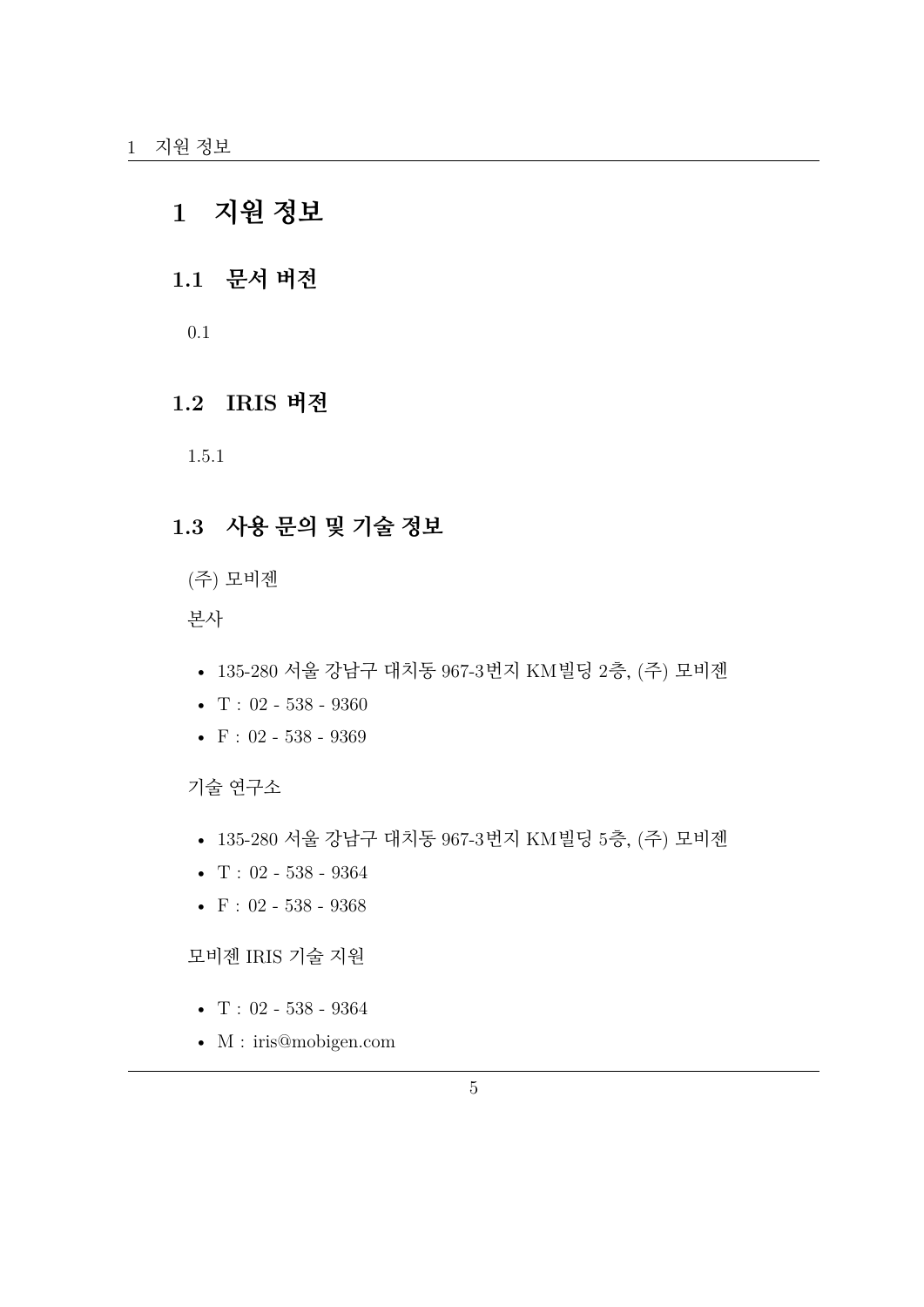# <span id="page-5-0"></span>**2 IRIS 설치**

본 챕터에서는 IRIS 설치방법을 설명합니다.

# <span id="page-5-1"></span>**2.1 설치 준비하기**

# <span id="page-5-2"></span>**2.1.1 설치환경 확인하기**

• OS 정보

**–** 지원 OS : centOS 5, centOS 6

- 메모리 크기
- 데이터저장 디스크
- 노드 구성

**–** 노드별 IP 정보

#### <span id="page-5-3"></span>**2.1.2 필수패키지 설치**

- gcc
- $\sec$ -c++
- autoconf
- automake
- openssl
- openssl-devel
- readline
- readline-devel
- zlib-devel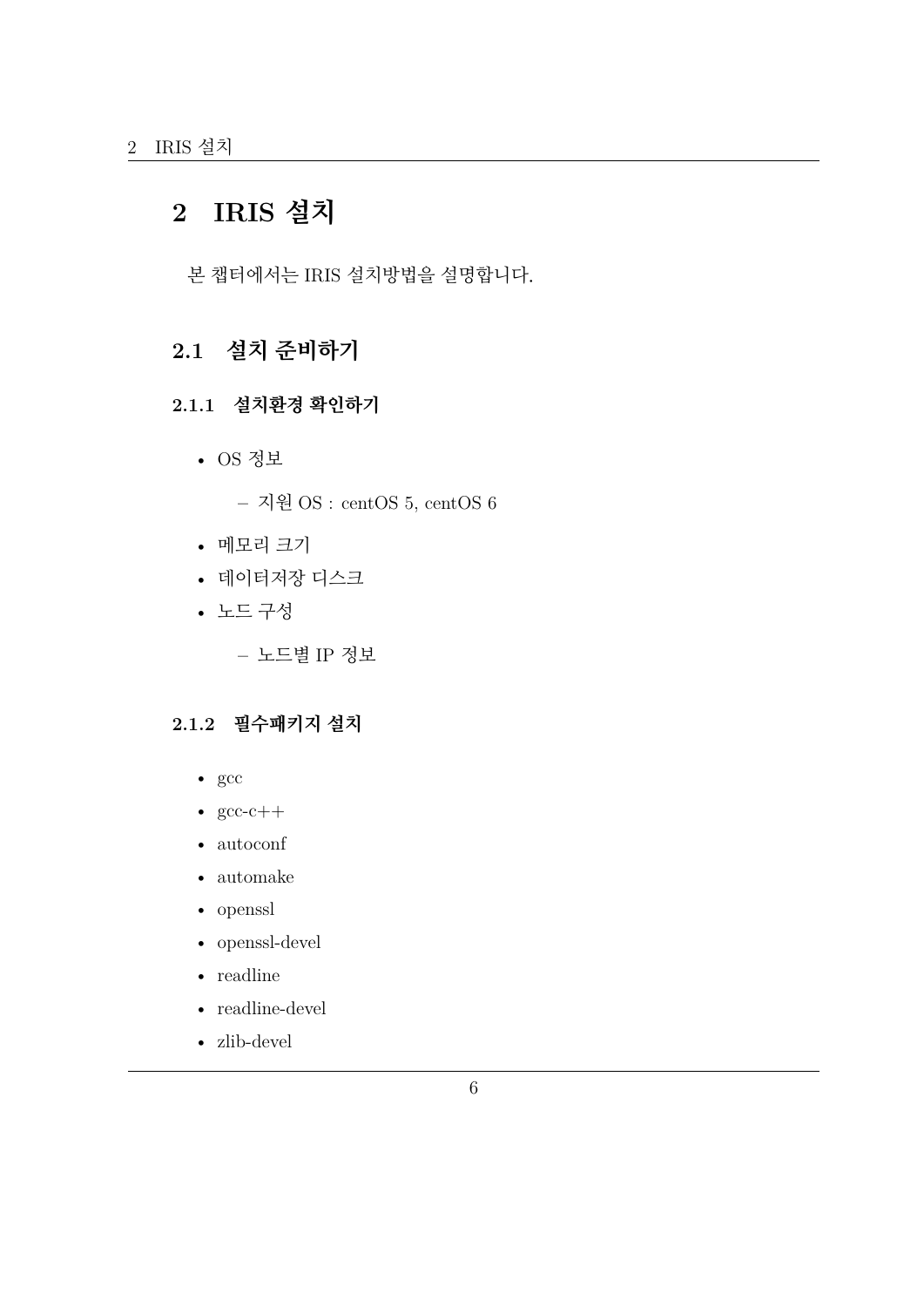• zip

#### <span id="page-6-0"></span>**2.1.3 IRIS 패키지 받기**

- OS 버전에 맞는 패키지를 받습니다.
- 패키지 파일은 기본적으로 매뉴얼과 함께 제공되며, 요청하시면 IRIS 패키지파일을 메일로 보내드립니다.
- 패키지파일은 Master, Slave 공통으로 사용합니다.
- 패키지파일 규칙

```
규칙 : IRIS_[VERSION]_[OS_NAME]_[DATE].tgz
ex) IRIS_1.5.0_CENTOS6_20150301.tgz
```
## <span id="page-6-1"></span>**2.1.4 계정 생성**

• root 계정에서 IRIS 를 설치할 iris 계정을 생성합니다.

```
[root@ ~]# adduser iris
[root@ ~]# passwd iris
New password:
Retype new password:
passwd: all authentication tokens updated successfully.
[root@ ~]#
```
- iris 계정에서 sudo 를 사용할 수 있게 /etc/sudoers 파일에 iris 정보를 등록합니다.
- root 계정에서 작업합니다.

```
[root@ ~]# vi /etc/sudoers
~~~
iris ALL=(ALL) NOPASSWD: ALL
```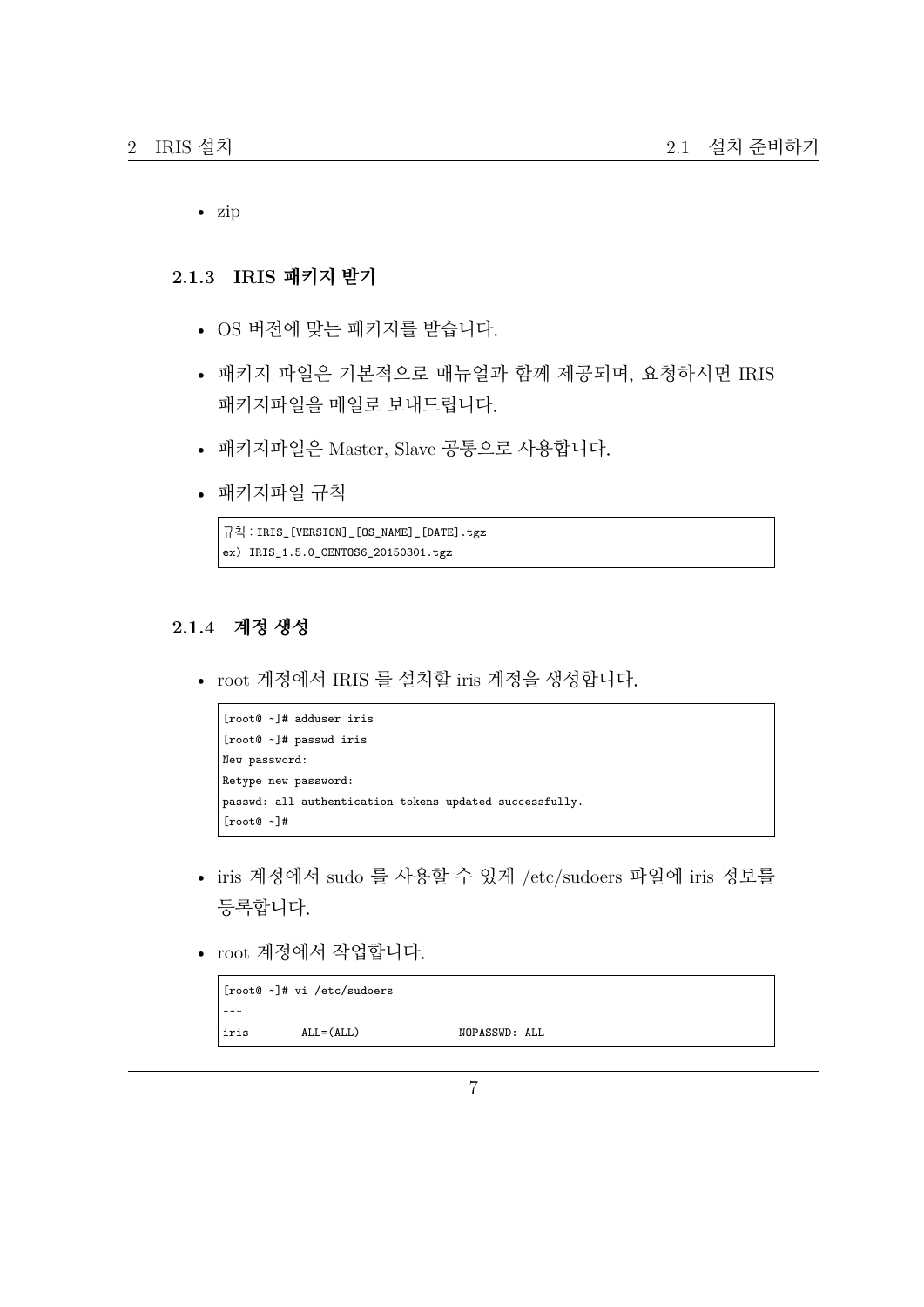# <span id="page-7-0"></span>**2.2 싱글 노드 설치하기**

- 단일 서버가 마스터, 슬레이브 기능을 겸하도록 설치합니다.
- iris 계정에 IRIS 마스터를 설치하고, isiss 계정에 IRIS 슬레이브를 설치 합니다.
- 일반버전으로 설치합니다.

#### <span id="page-7-1"></span>**2.2.1 IP 셋팅**

- IRIS 는 마스터와 슬레이브가 다른 IP 를 사용해야 합니다.
- 설치할 노드의 /etc/hosts 에 마스터IP, 슬레이브IP 를 등록합니다.
	- **–** 마스터는 127.0.0.1 을 사용합니다.
	- **–** 슬레이브는 127.0.0.2 를 사용합니다.

[root@snIRIS ~]# vi /etc/hosts 127.0.0.1 localhost 127.0.0.2 localhost

#### <span id="page-7-2"></span>**2.2.2 마스터계정 설치**

# **2.2.2.1 계정 생성**

• root 계정에서 iris 계정을 생성합니다.

```
[root@snIRIS ~]# adduser iris
[root@snIRIS ~]# passwd iris
New password:
Retype new password:
passwd: all authentication tokens updated successfully.
[root@master ~]#
```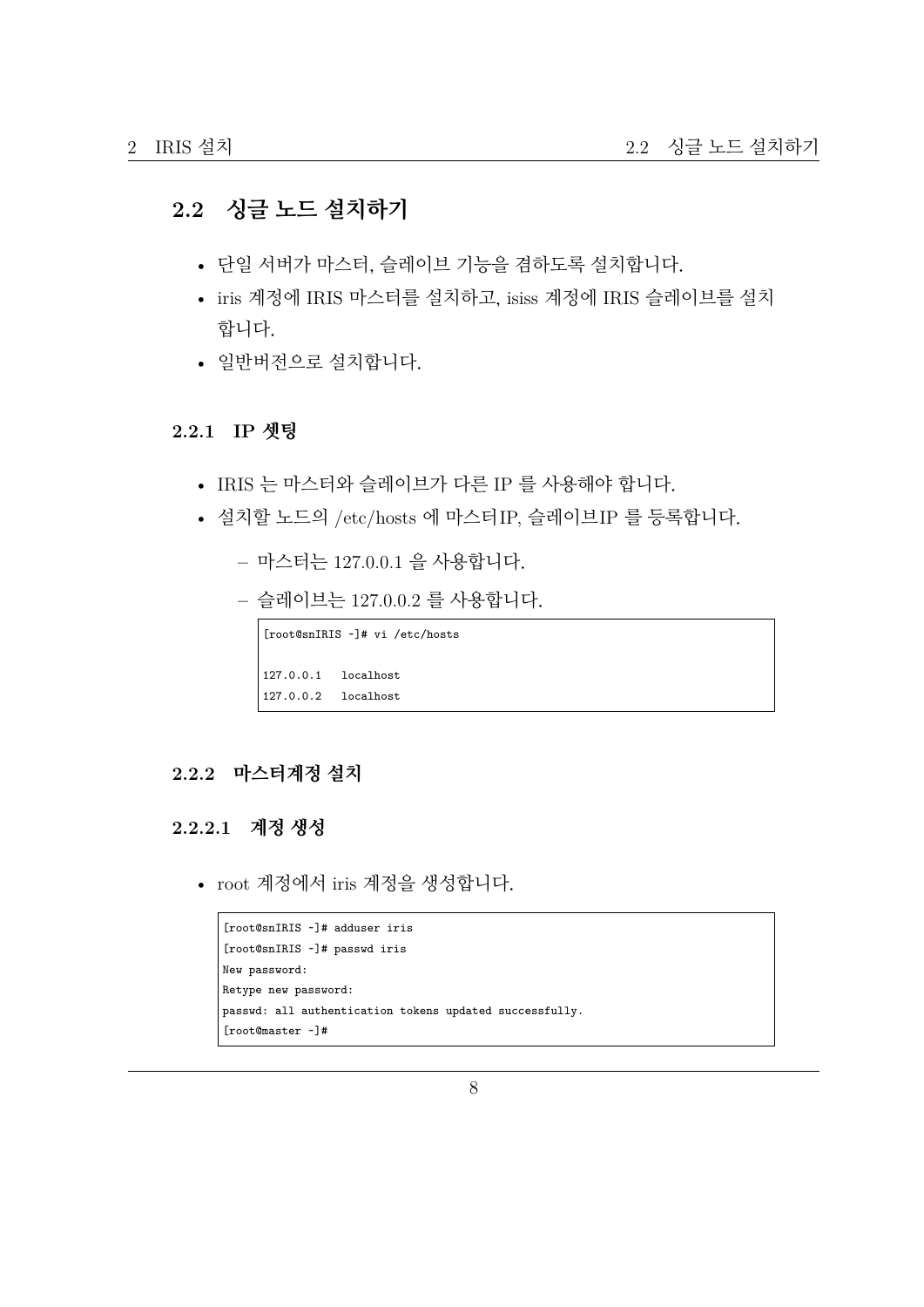- iris 계정에서 sudo 를 사용할 수 있게 /etc/sudoers 파일에 iris 정보를 등록합니다.
- root 계정에서 작업합니다.

```
[root@snIRIS ~]# vi /etc/sudoers
~~~
iris ALL=(ALL) NOPASSWD: ALL
```
#### **2.2.2.2 IRIS 패키지 압축풀기**

- 패키지 파일은 기본적으로 매뉴얼과 함께 제공되며, 요청하시면 IRIS 패키지파일을 메일로 보내드립니다.
- 패키지파일은 Master, Slave 공통으로 사용합니다.
- iris 계정의 홈디렉토리에 IRIS 패키지 압축을 풉니다.

[iris@snIRIS ~]\$ cd ~ [iris@snIRIS ~]\$ tar xvzf IRIS\_{버전명}.tgz

**–** 홈디렉토리가 /home/iris 인 경우 /home/iris/IRIS 디렉토리가 생 성되면 정상입니다.

#### **2.2.2.3 노드설정 등록**

- 설치할 때 클러스터 정보를 확인하기 위한 설정파일을 생성합니다.
- 해당 파일은 설치시에만 영향을 주며, 설치 이후에는 아무런 기능을 하지 않습니다.
- 설정파일에는 id, ip 를 등록하며, "|" 를 구분자로 사용합니다.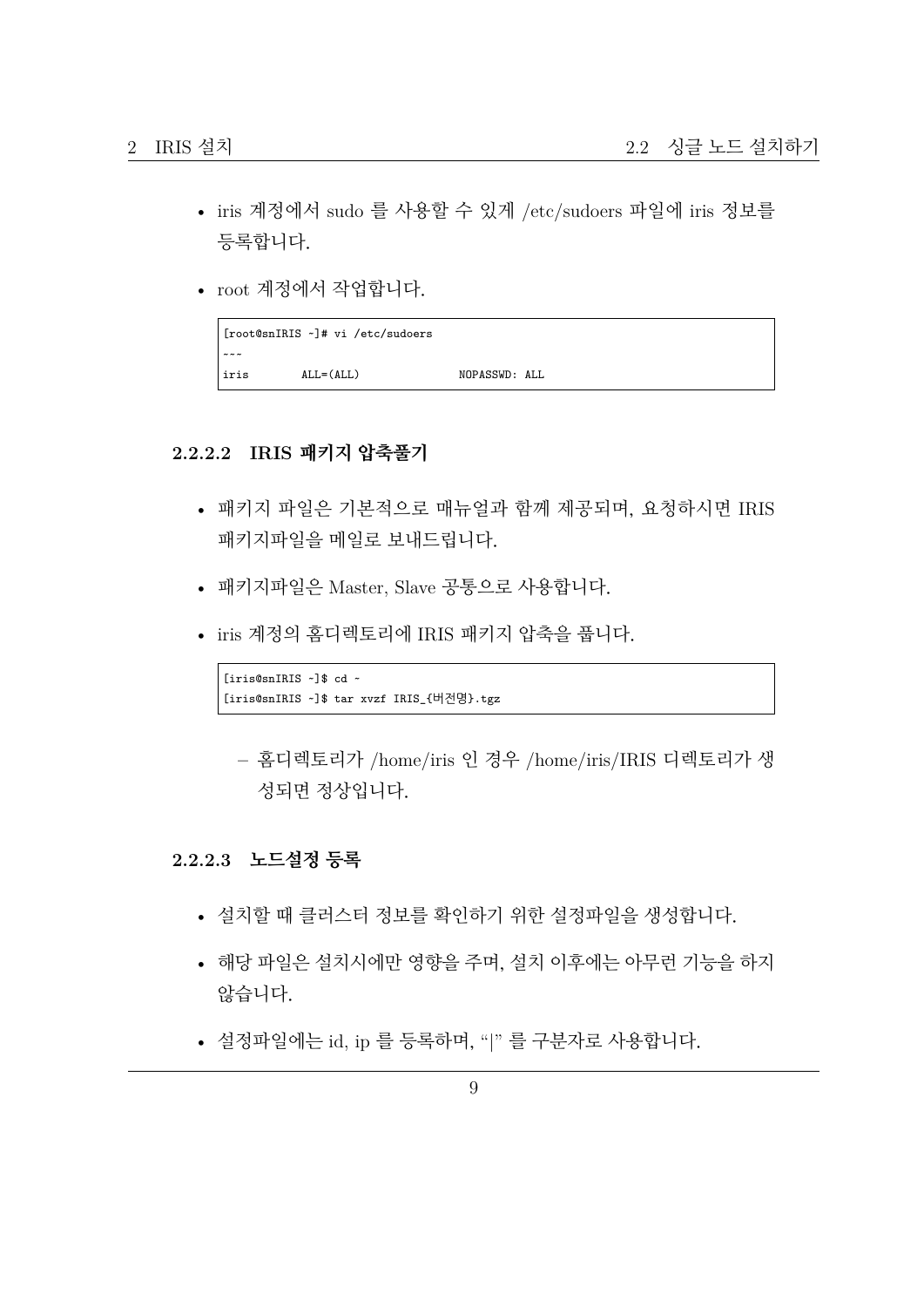**–** 127.0.0.2 를 2번 노드로 설정 : 2|127.0.0.2

• master 파일 : 마스터 id, ip 를 등록합니다.

**–** 마스터노드의 id 는 항상 0 입니다.

• slaves 파일 : 슬레이브 id, ip 를 등록합니다.

```
[iris@snIRIS ~]$ cd ~/IRIS/setup/pre-config
[iris@snIRIS ~]$ vi master
0|127.0.0.1
[iris@snIRIS ~]$ vi slaves
1|127.0.0.2
```
## **2.2.2.4 설치 스크립트 실행**

- ~/IRIS/setup 디렉토리 속의 Install.sh 스크립트 실행
- 노드설정 등록정보를 바탕으로 설치 실행
	- **–** 유저가 설치를 실행하면 노드설정에 맞춰서 자동으로 마스터 또는 슬레이브 로 설치됩니다.
	- **–** 설치정보는 installation check 항목에 출력됩니다.

실행화면)

```
[iris@snIRIS ~]$ cd ~/IRIS/setup/
[iris@snIRIS ~]$ ./Install.sh
!! installation check start
   !! SUCCESS : 00.pre-config.sh : + ok
   !! SUCCESS : 10.user-config.sh : + ok
   !! SUCCESS : 20.ha-check.sh : ! HA FALSE
```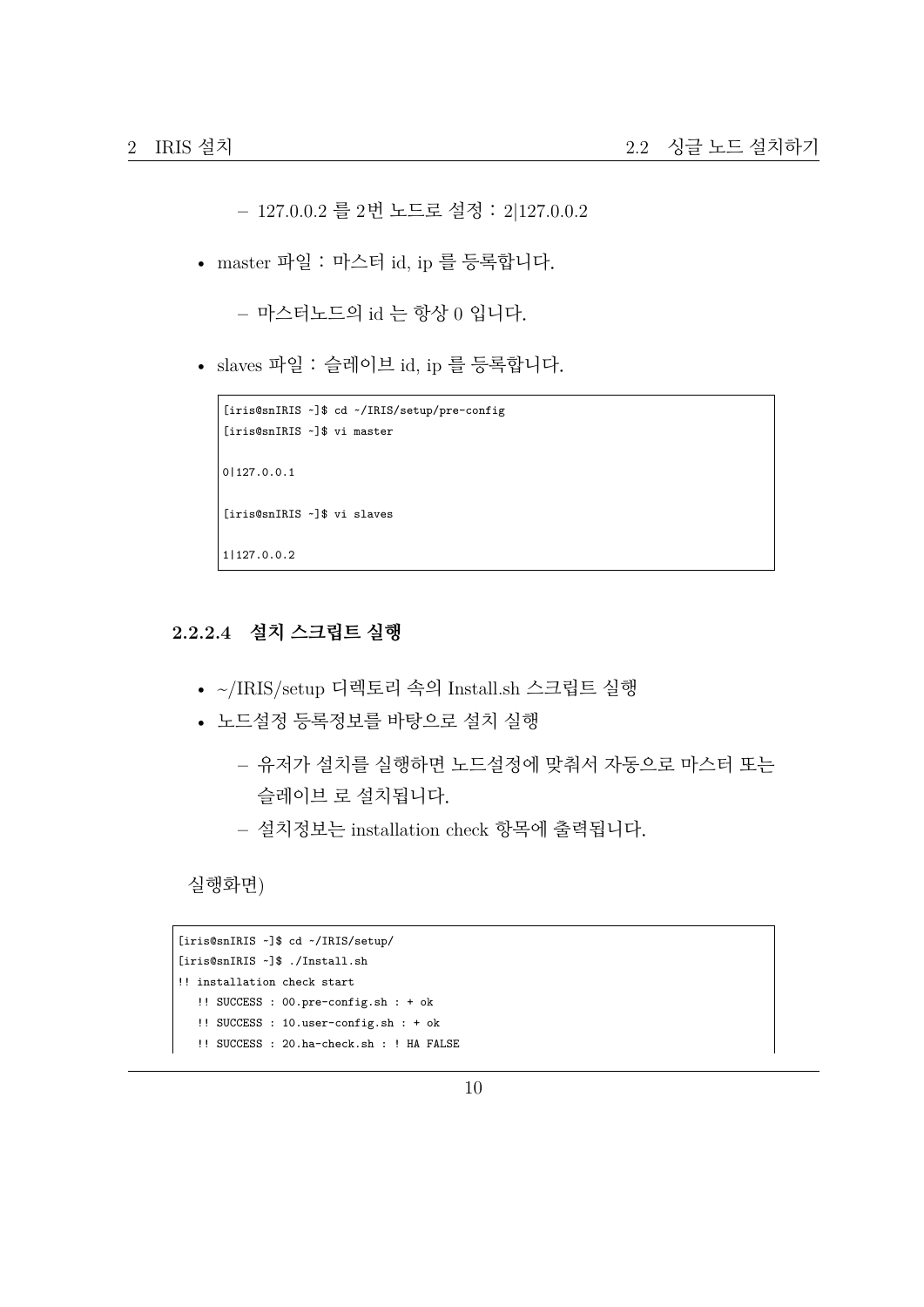```
!! SUCCESS : 30.master_ip.sh : ! MASTERIP 192.168.131.13
   !! SUCCESS : 40.slave_ip.sh : ! SLAVEIP 192.168.131.131,192.168.131.132,192.168.131.133
   !! SUCCESS : 50.my_ip.sh : ! MYIP 192.168.131.13
   !! SUCCESS : 51.my_mode.sh : ! MYMODE MASTER
   !! SUCCESS : 52.my_node_id.sh : ! MYNODEID 0
!! installation process start
   !! 00.env-install.sh process start
      !! remove old env
     !! create new env
     !! already added in bash profile
   !! 10.user-limits.sh process start
      !! this script need sudoer
      !! you must enter your password for edit limits configuration
     !! security nproc limit setting
        !! limits nproc is already setted
      !! security nofile limit setting
         !! limits nofile is already setted
   !! 20.create-script.sh process start
      !! create runUDMCheck
      !! create ramdisk_noti.sh
   !! 30.create-directory.sh process start
   !! 40.m6_config.sh process start
   !! 50.help.sh process start
   !! 60.mps_config.sh process start
   !! 70.crontab.sh process start
   !! 80.add_stickybit.sh process start
      !! this script need sudoer pass. please enter password
[iris@snIRIS ~]$
```
#### **2.2.2.5 마스터노드 설정 수정**

- ~/IRIS/conf/mps.conf 파일 수정
	- **–** 슬레이브와 겹치는 데몬 주석처리
	- **–** Command Daemon
	- **–** Log Daemon
	- **–** Status Monitor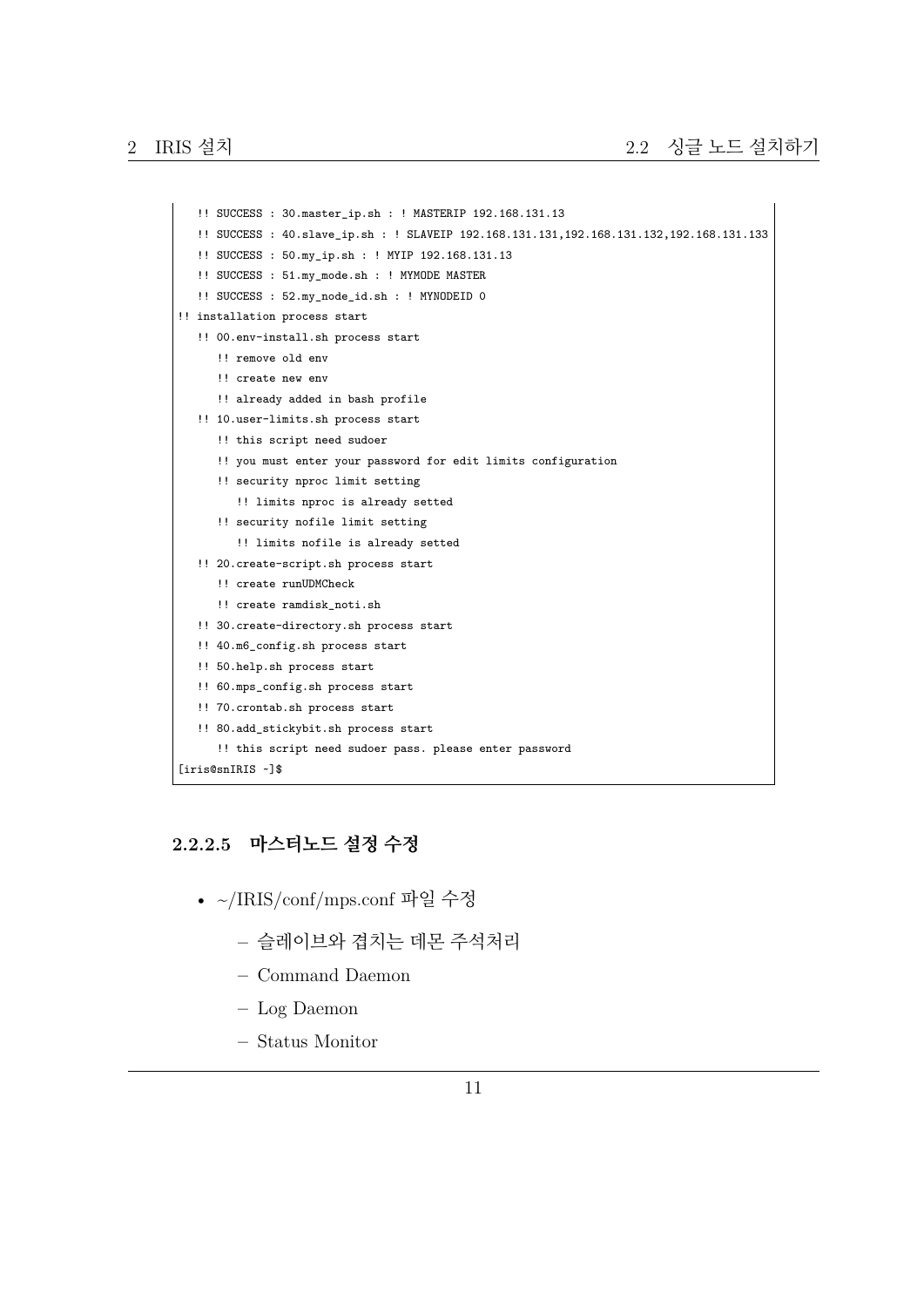실행화면)

```
[iris@snIRIS ~]$ vi ~/IRIS/conf/mps.conf
[Process Master]
17000, 9, Node Selector = /home/iris/IRIS/bin/NSD
17050,9,LISTENER = /home/iris/IRIS/bin/LISTENER
17200, 9, Global Table = /home/iris/IRIS/bin/GTAD
17210, 15, Data Locator = /home/iris/IRIS/bin/DLD
17432,15,Priviledge Grant = /home/iris/IRIS/bin/PGD
17478, 9, Environment = /home/iris/IRIS/bin/EHD
17500,9,Backend Integrity = /home/iris/IRIS/bin/BIM
17996,9,System Monitor = /home/iris/IRIS/bin/SMD
[Process Common]
   97799,9,Data transfer = /home/iris/IRIS/bin/DTD
#97800,9,Command Daemon = /home/iris/IRIS/bin/CMDD
#97999,9,Log Daemon = /home/iris/IRIS/bin/LogDaemon --udp2 5999 /home/iris/IRIS/log/m6.log 10000000 500
#97902,9,Status Monitor = /home/iris/IRIS/bin/SM
```
- ~/IRIS/conf/m6.config 파일 수정
	- **–** mps 포트 변경
	- **–** [MPS] port 값을 5998 -> 6998 로 수정

```
[iris@snIRIS ~]$ vi ~/IRIS/conf/m6.config
[MPS]
port = 6998
```
# **2.2.2.6 재접속**

• 환경변수 적용을 위해 iris 계정에 재접속합니다.

```
[iris@snIRIS ~]$ exit
$ su - iris
[iris@snIRIS ~]$
```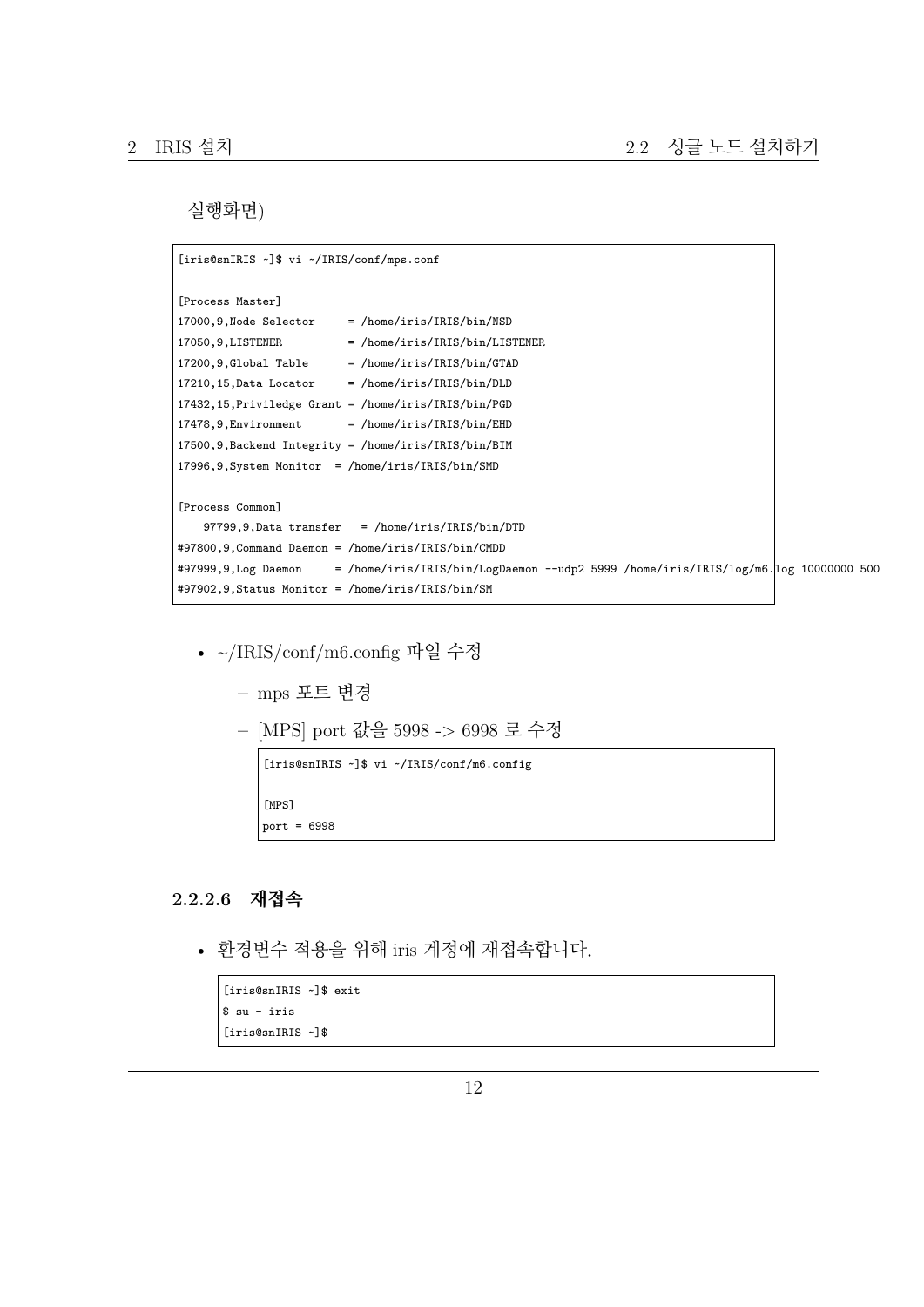#### **2.2.2.7 마스터노드 초기화 실행**

• 마스터계정은 IRIS 초기화를 위해 명령어를 실행해야 합니다.

```
[iris@snIRIS ~]$ cd ~/IRIS/bin/Admin
[iris@snIRIS ~]$ ./DatabaseInit
Database Init Start.
Database Init Complete.
[iris@snIRIS ~]$
```
#### <span id="page-12-0"></span>**2.2.3 슬레이브계정 설치**

#### **2.2.3.1 계정 생성**

• root 계정에서 iriss 계정을 생성합니다.

```
[root@snIRIS ~]# adduser iriss
[root@snIRIS ~]# passwd iriss
New password:
Retype new password:
passwd: all authentication tokens updated successfully.
[root@snIRIS ~]#
```
- iris 계정에서 sudo 를 사용할 수 있게 /etc/sudoers 파일에 iris 정보를 등록합니다.
- root 계정에서 작업합니다.

|                      | [root@snIRIS ~]# vi /etc/sudoers |               |  |
|----------------------|----------------------------------|---------------|--|
| $\sim$ $\sim$ $\sim$ |                                  |               |  |
| iriss                | $ALL = (ALL)$                    | NOPASSWD: ALL |  |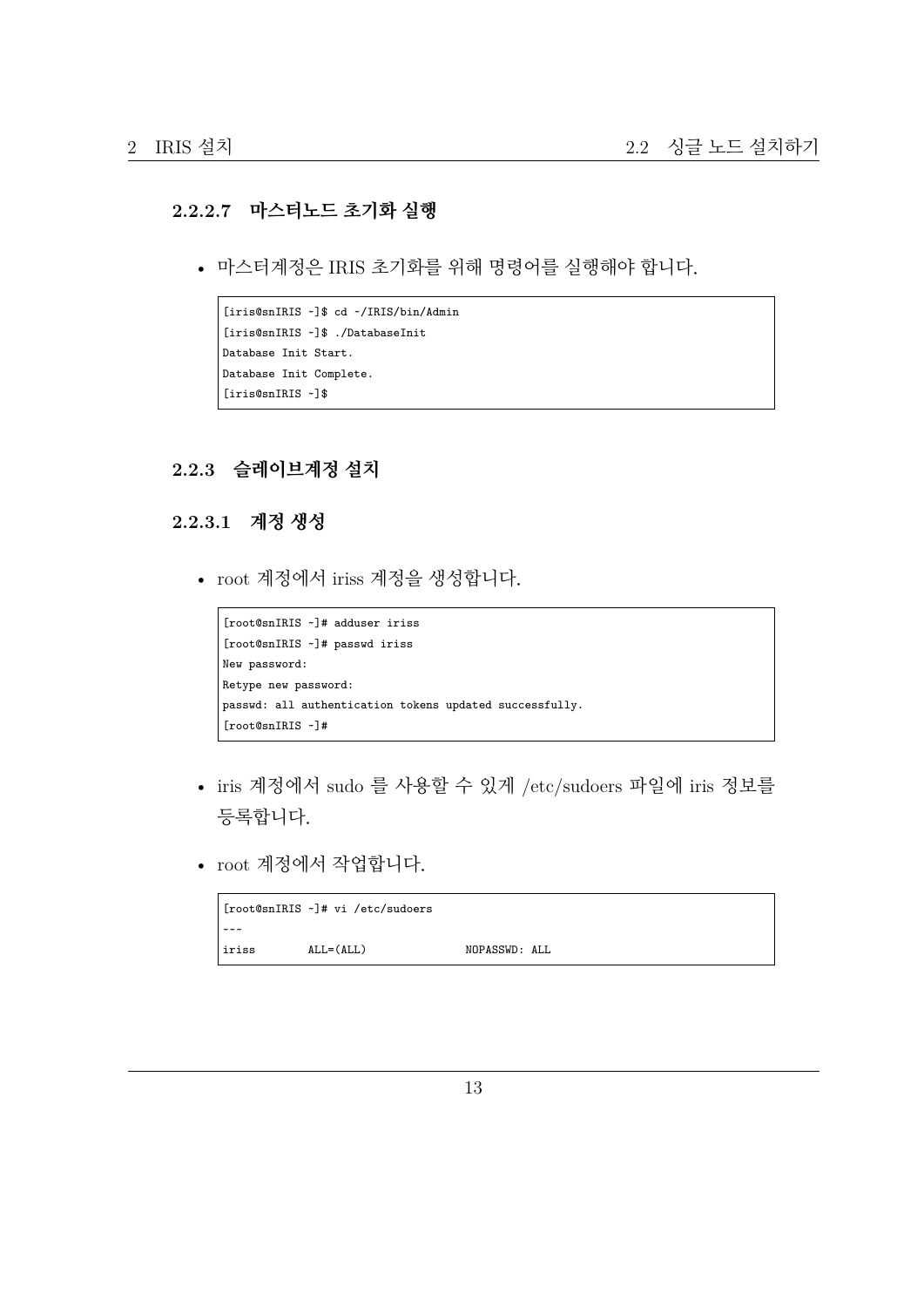#### **2.2.3.2 IRIS 패키지 압축풀기**

• iriss 계정의 홈디렉토리에 IRIS 패키지 압축을 풉니다.

```
[iriss@snIRIS ~]$ cd ~
[iriss@snIRIS ~]$ tar xvzf IRIS_{버전명}.tgz
```
ex) 홈디렉토리가 /home/iris 인 경우 /home/iris/IRIS 디렉토리가 생성되면 정상입니다.

#### **2.2.3.3 노드설정 등록**

- 설치할 때 클러스터 정보를 확인하기 위한 설정파일을 생성합니다.
- 해당 파일은 설치시에만 영향을 주며, 설치 이후에는 아무런 기능을 하지 않습니다.
- 설정파일에는 id, ip 를 등록하며, "|" 를 구분자로 사용합니다.

**–** 127.0.0.2 를 2번 노드로 설정 : 2|127.0.0.2

• master 파일 : 마스터 id, ip 를 등록합니다.

**–** 마스터노드의 id 는 항상 0 입니다.

• slaves 파일 : 슬레이브 id, ip 를 등록합니다.

```
[iriss@snIRIS ~]$ cd ~/IRIS/setup/pre-config
[iriss@snIRIS ~]$ vi master
0|127.0.0.1
[iriss@snIRIS ~]$ vi slaves
1|127.0.0.2
```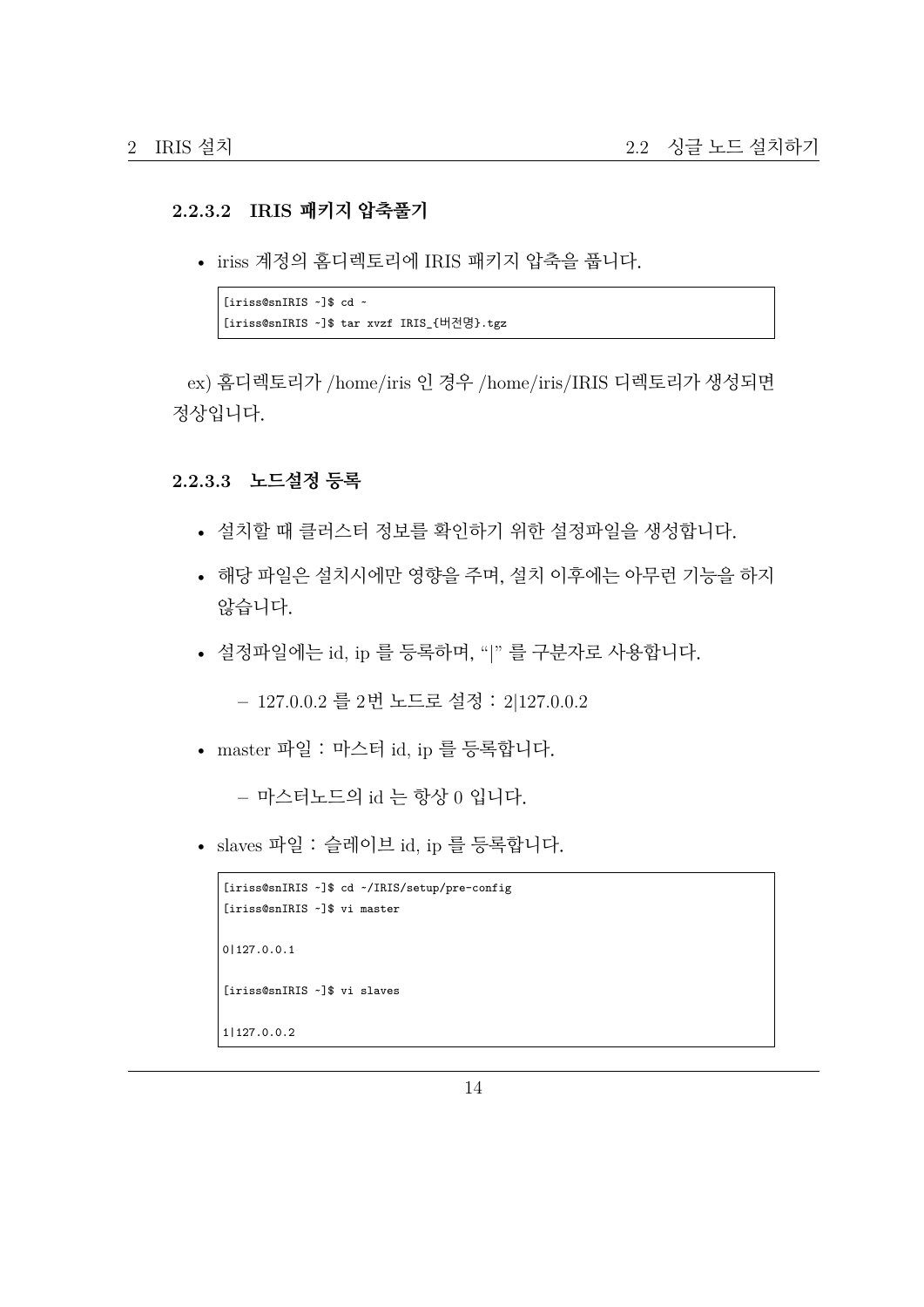#### **2.2.3.4 설치 스크립트 실행**

- ~/IRIS/setup 디렉토리 속의 Install.sh 스크립트 실행
- 노드설정 등록정보를 바탕으로 설치 실행
	- **–** 유저가 설치를 실행하면 노드설정에 맞춰서 자동으로 마스터 또는 슬레이브 로 설치됩니다.
	- **–** 설치정보는 installation check 항목에 출력됩니다.

실행화면)

```
[iriss@snIRIS ~]$ cd ~/IRIS/setup/
[iriss@snIRIS ~]$ ./Install.sh
!! installation check start
   !! SUCCESS : 00.pre-config.sh : + ok
  !! SUCCESS : 10.user-config.sh : + ok
  !! SUCCESS : 20.ha-check.sh : ! HA FALSE
   !! SUCCESS : 30.master_ip.sh : ! MASTERIP 192.168.131.13
   !! SUCCESS : 40.slave_ip.sh : ! SLAVEIP 192.168.131.131,192.168.131.132,192.168.131.133
   !! SUCCESS : 50.my_ip.sh : ! MYIP 192.168.131.13
   !! SUCCESS : 51.my_mode.sh : ! MYMODE MASTER
   !! SUCCESS : 52.my_node_id.sh : ! MYNODEID 0
!! installation process start
   !! 00.env-install.sh process start
     !! remove old env
      !! create new env
     !! already added in bash profile
  !! 10.user-limits.sh process start
      !! this script need sudoer
      !! you must enter your password for edit limits configuration
      !! security nproc limit setting
         !! limits nproc is already setted
     !! security nofile limit setting
        !! limits nofile is already setted
   !! 20.create-script.sh process start
      !! create runUDMCheck
      !! create ramdisk_noti.sh
```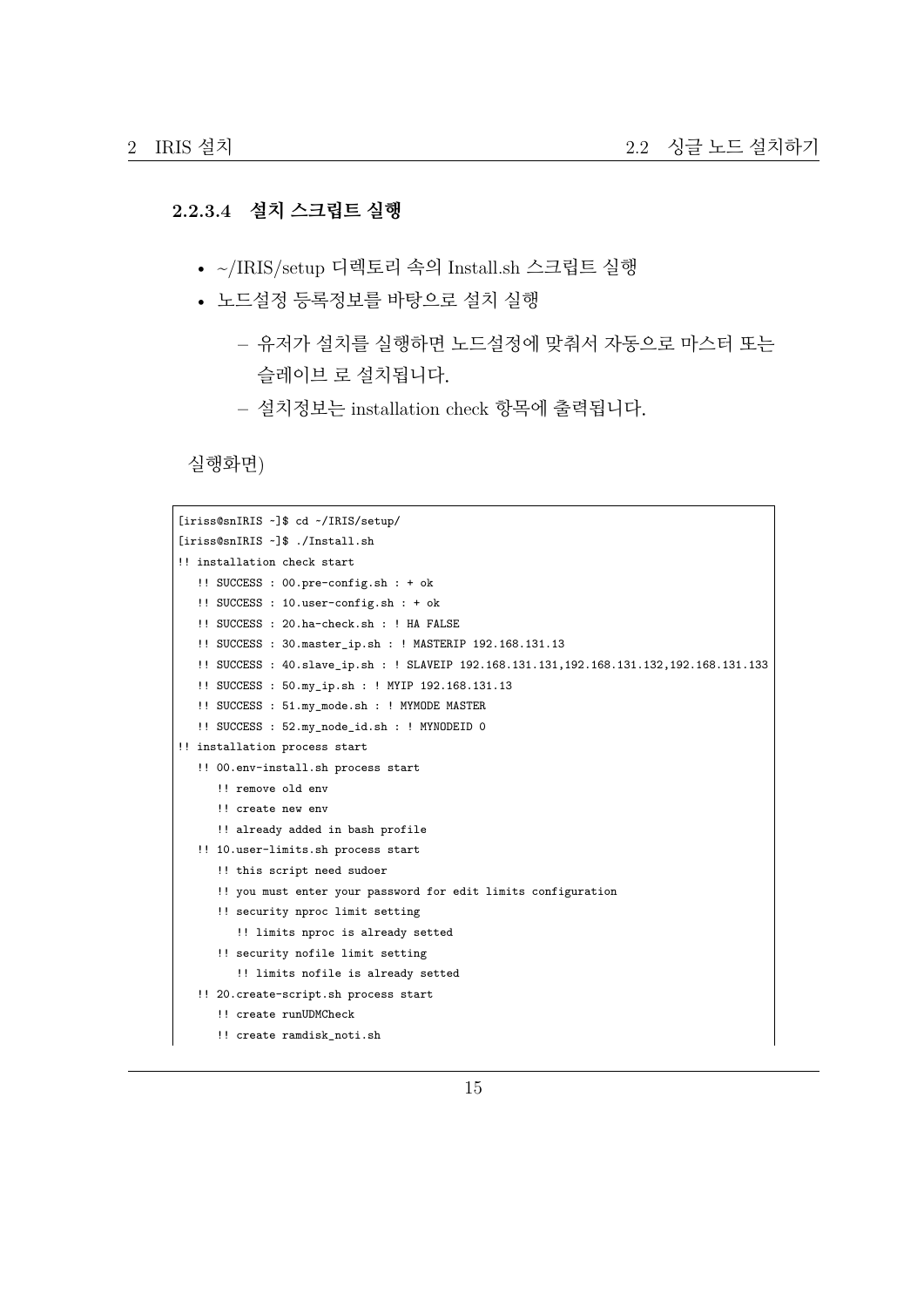```
!! 30.create-directory.sh process start
  !! 40.m6_config.sh process start
  !! 50.help.sh process start
  !! 60.mps_config.sh process start
  !! 70.crontab.sh process start
  !! 80.add_stickybit.sh process start
     !! this script need sudoer pass. please enter password
[iriss@snIRIS ~]$
```
#### **2.2.3.5 재접속**

• 환경변수 적용을 위해 iris 계정에 재접속합니다.

```
[iriss@snIRIS ~]$ exit
$ su - iriss
[iriss@snIRIS ~]$
```
#### **2.2.3.6 IRIS 데이터 저장 디렉토리 생성**

- iriss 계정 소유의 디렉토리를 생성합니다.
- 생성한 디렉토리를 가리키는 링크파일을 생성합니다.
- 링크파일 이름 규칙은 없습니다.

예시)

• 전용 디스크 마운트 (/DATA1) 가 있다면

```
[iriss@snIRIS ~]$ mkdir -p /DATA1/iriss/data
[iriss@snIRIS ~]$ sudo chown iriss:iriss /DATA1/iriss/data
[iriss@snIRIS ~]$ ln -s /DATA1/iriss/data ~/IRIS/data/slave_disk/part00
```
• 홈디렉토리에 저장한다면

```
[iriss@snIRIS ~]$ mkdir -p ~/data
[iriss@snIRIS ~]$ ln -s ~/data ~/IRIS/data/slave_disk/part00
```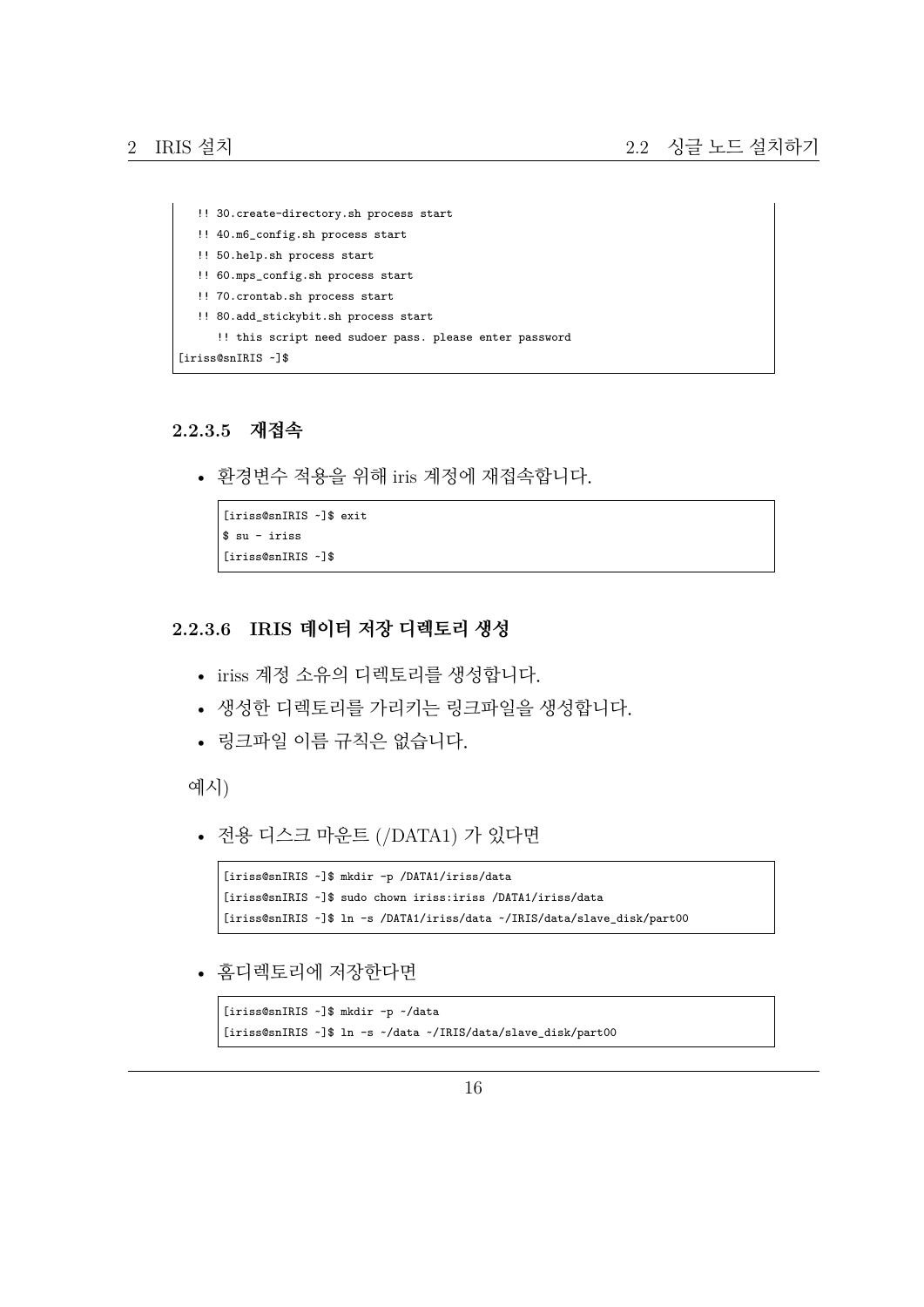# <span id="page-16-0"></span>**2.3 마스터노드 설치**

#### <span id="page-16-1"></span>**2.3.1 IRIS 패키지 압축풀기**

• iris 계정의 홈디렉토리에 IRIS 패키지 압축을 풉니다.

```
[iris@master ~]$ cd ~
[iris@master ~]$ tar xvzf IRIS_[VERSION]_[OS_NAME]_[DATE].tgz
```
ex) 홈디렉토리가 /home/iris 인 경우 /home/iris/IRIS 디렉토리가 생성되면 정상입니다.

#### <span id="page-16-2"></span>**2.3.2 노드설정 등록**

- 설치할 때 클러스터 정보를 확인하기 위한 설정파일을 생성합니다.
- 해당 파일은 설치시에만 영향을 주며, 설치 이후에는 아무런 기능을 하지 않습니다.
- 설정파일에는 id, ip 를 등록하며, "|" 를 구분자로 사용합니다.

**–** 127.0.0.2 를 2번 노드로 설정 : 2|127.0.0.2

• master 파일 : 마스터 id, ip 를 등록합니다.

**–** 마스터노드의 id 는 항상 0 입니다.

• slaves 파일 : 슬레이브 id, ip 를 등록합니다.

```
[iris@master ~]$ cd ~/IRIS/setup/pre-config
[iris@master ~]$ vi master
0|192.168.100.100
```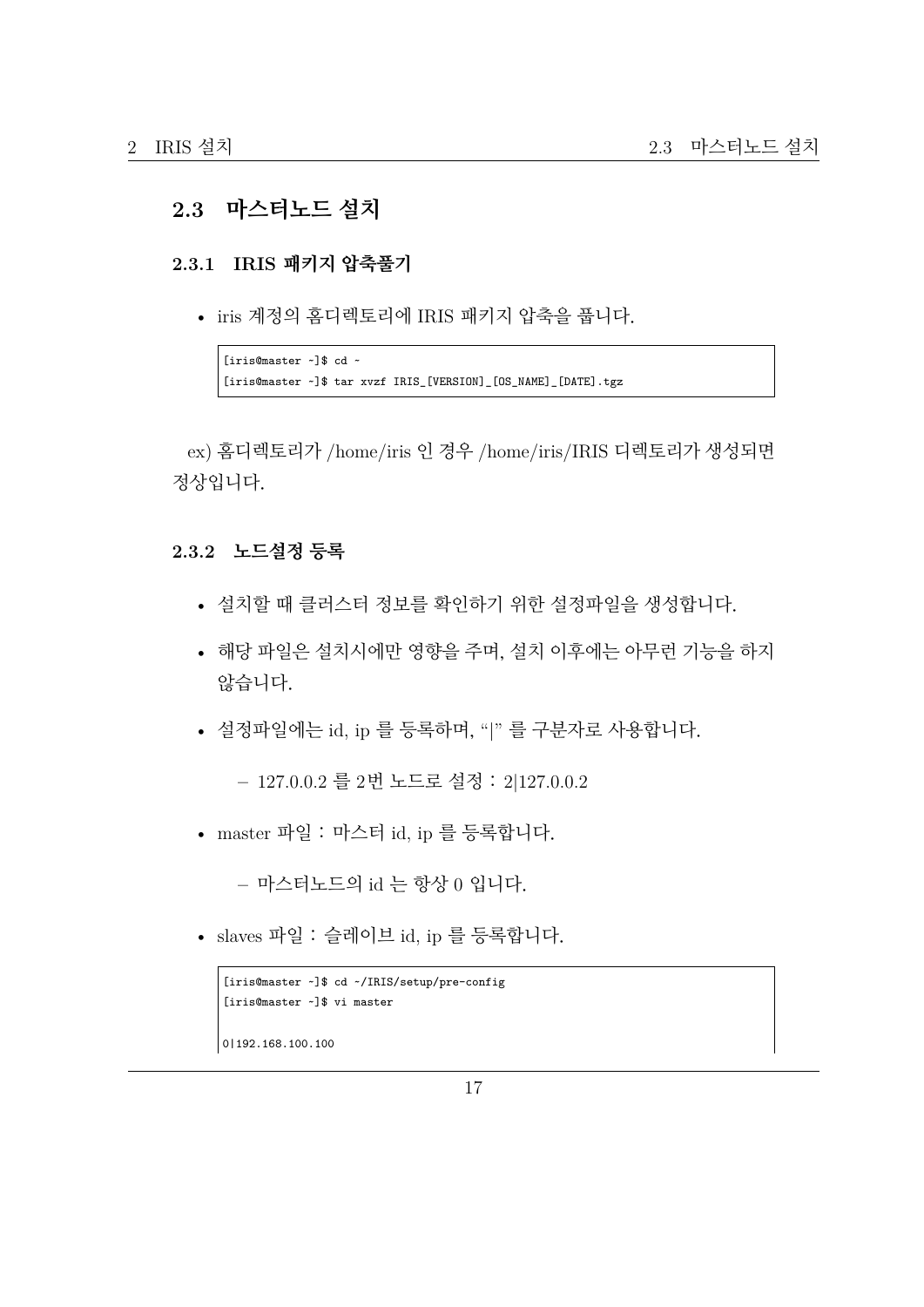```
[iris@master ~]$ vi slaves
1|192.168.100.101
2|192.168.100.102
3|192.168.100.103
4|192.168.100.104
5|192.168.100.105
```
# **2.3.3 설치 스크립트 실행**

- ~/IRIS/setup 디렉토리 속의 Install.sh 스크립트 실행
	- **–** 옵션을 사용해서 압축버전, 암호화버전으로 설치할 수 있습니다.
		- \* sh Install.sh -z : 압축버전
		- \* sh Install.sh -c : 암호화버전
- 노드설정 등록정보를 바탕으로 설치 실행
	- **–** 유저가 설치를 실행하면 노드설정에 맞춰서 자동으로 마스터 또는 슬레이브 로 설치됩니다.
	- **–** 설치정보는 installation check 항목에 출력됩니다.

실행화면)

```
[iris@master ~]$ cd ~/IRIS/setup/
[iris@master ~]$ ./Install.sh
!! installation check start
   !! SUCCESS : 00.pre-config.sh : + ok
  !! SUCCESS : 10.user-config.sh : + ok
   !! SUCCESS : 20.ha-check.sh : ! HA FALSE
   !! SUCCESS : 30.master_ip.sh : ! MASTERIP 192.168.131.13
   !! SUCCESS : 40.slave_ip.sh : ! SLAVEIP 192.168.131.131,192.168.131.132,192.168.131.133
   !! SUCCESS : 50.my_ip.sh : ! MYIP 192.168.131.13
```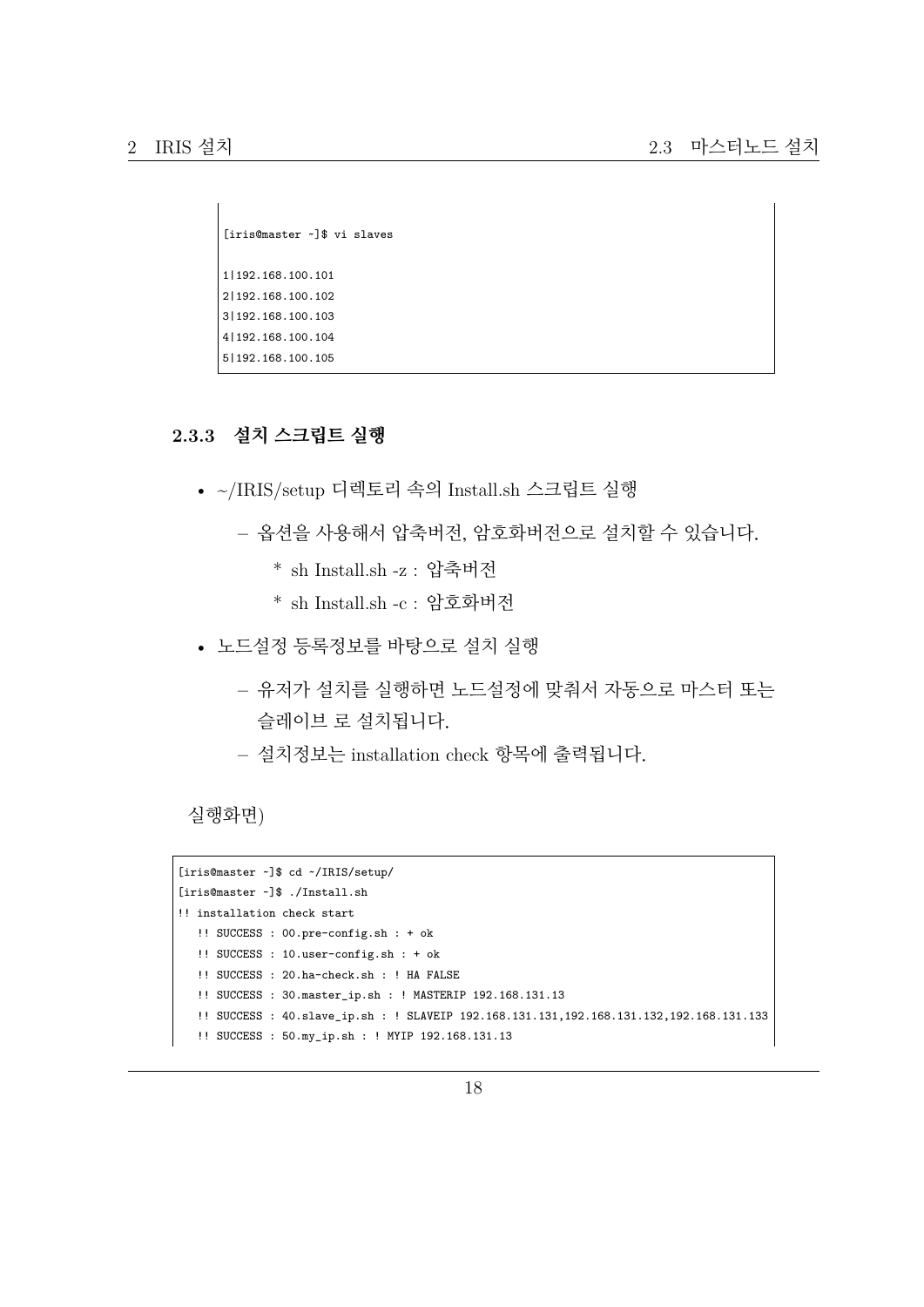```
!! SUCCESS : 51.my_mode.sh : ! MYMODE MASTER
   !! SUCCESS : 52.my_node_id.sh : ! MYNODEID 0
!! installation process start
  !! 00.env-install.sh process start
      !! remove old env
     !! create new env
     !! already added in bash profile
  !! 10.user-limits.sh process start
     !! this script need sudoer
     !! you must enter your password for edit limits configuration
     !! security nproc limit setting
        !! limits nproc is already setted
     !! security nofile limit setting
         !! limits nofile is already setted
   !! 20.create-script.sh process start
     !! create runUDMCheck
     !! create ramdisk_noti.sh
   !! 30.create-directory.sh process start
   !! 40.m6_config.sh process start
   !! 50.help.sh process start
   !! 60.mps_config.sh process start
   !! 70.crontab.sh process start
   !! 80.add_stickybit.sh process start
      !! this script need sudoer pass. please enter password
[iris@master ~]$
```
#### **2.3.4 재접속**

• 환경변수 적용을 위해 iris 계정에 재접속합니다.

```
[iris@master ~]$ exit
$ su - iris
[iris@master ~]$
```
#### <span id="page-18-0"></span>**2.3.5 마스터노드 초기화 실행**

• 마스터계정은 IRIS 초기화를 위해 명령어를 실행해야 합니다.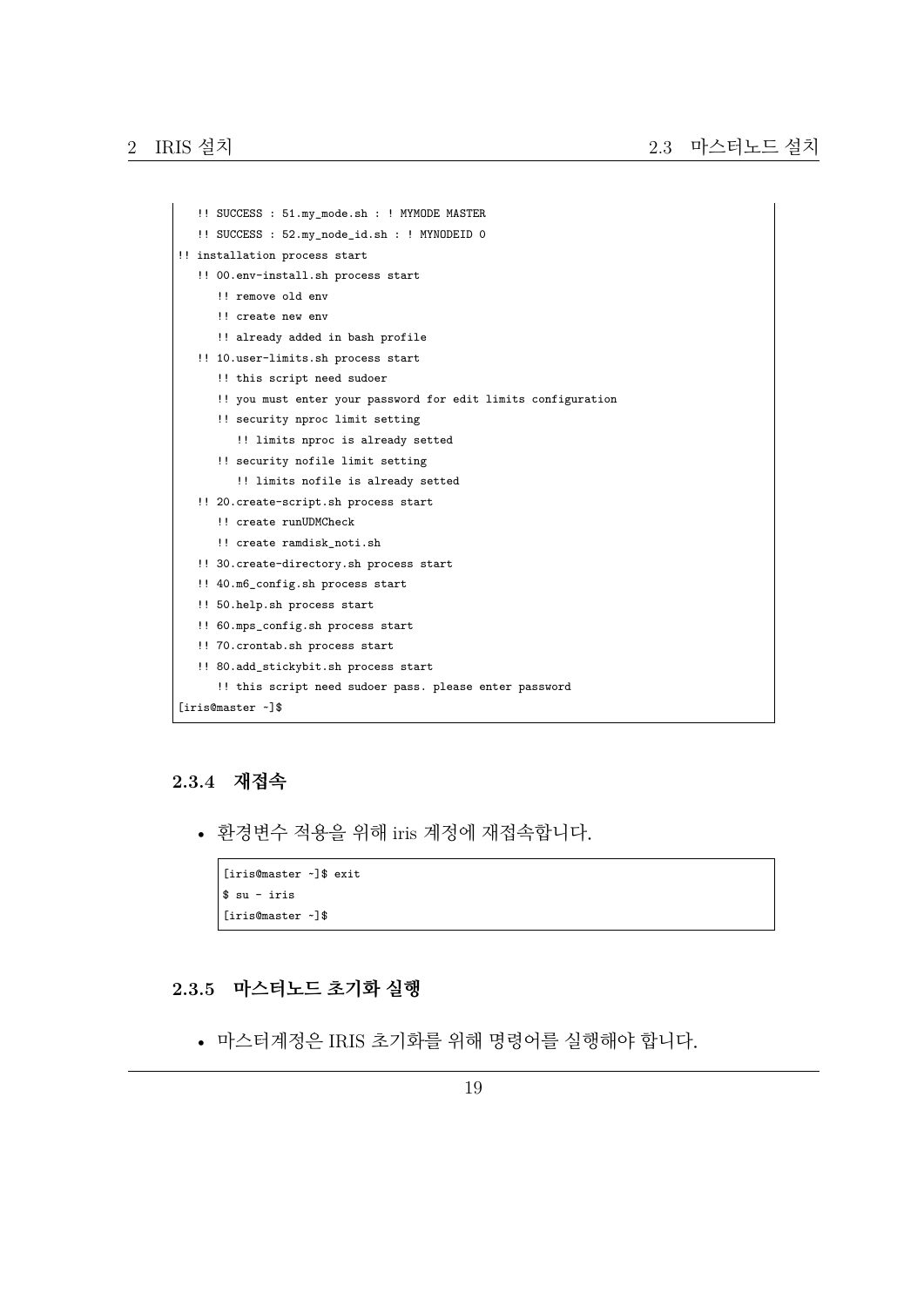```
[iris@master ~]$ cd ~/IRIS/bin/Admin
[iris@master ~]$ ./DatabaseInit
Database Init Start.
Database Init Complete.
[iris@master ~]$
```
# <span id="page-19-0"></span>**2.4 마스터노드 이중화(HA) 설치**

본 항목에서는 마스터 노드 이중화(HA) 설치 방법에 대해서 설명합니다. 기존의 마스터 설치와 유사하지만 몇가지 설정값을 변경해줘야 합니다.

#### <span id="page-19-1"></span>**2.4.1 마스터 노드 이중화(HA)의 기본 이해**





IRIS 에서 HA를 동장 시키기 위해서 몇개의 프로세스가 추가로 동작합니다.

기본적으로 IRIS의 HA는 Virtual IP의 할당과 해제로 Active 노드, Standby 노드를 구분합니다. 즉, 모든 슬레이브 노드에서는 Virtual IP를 마스터 주소로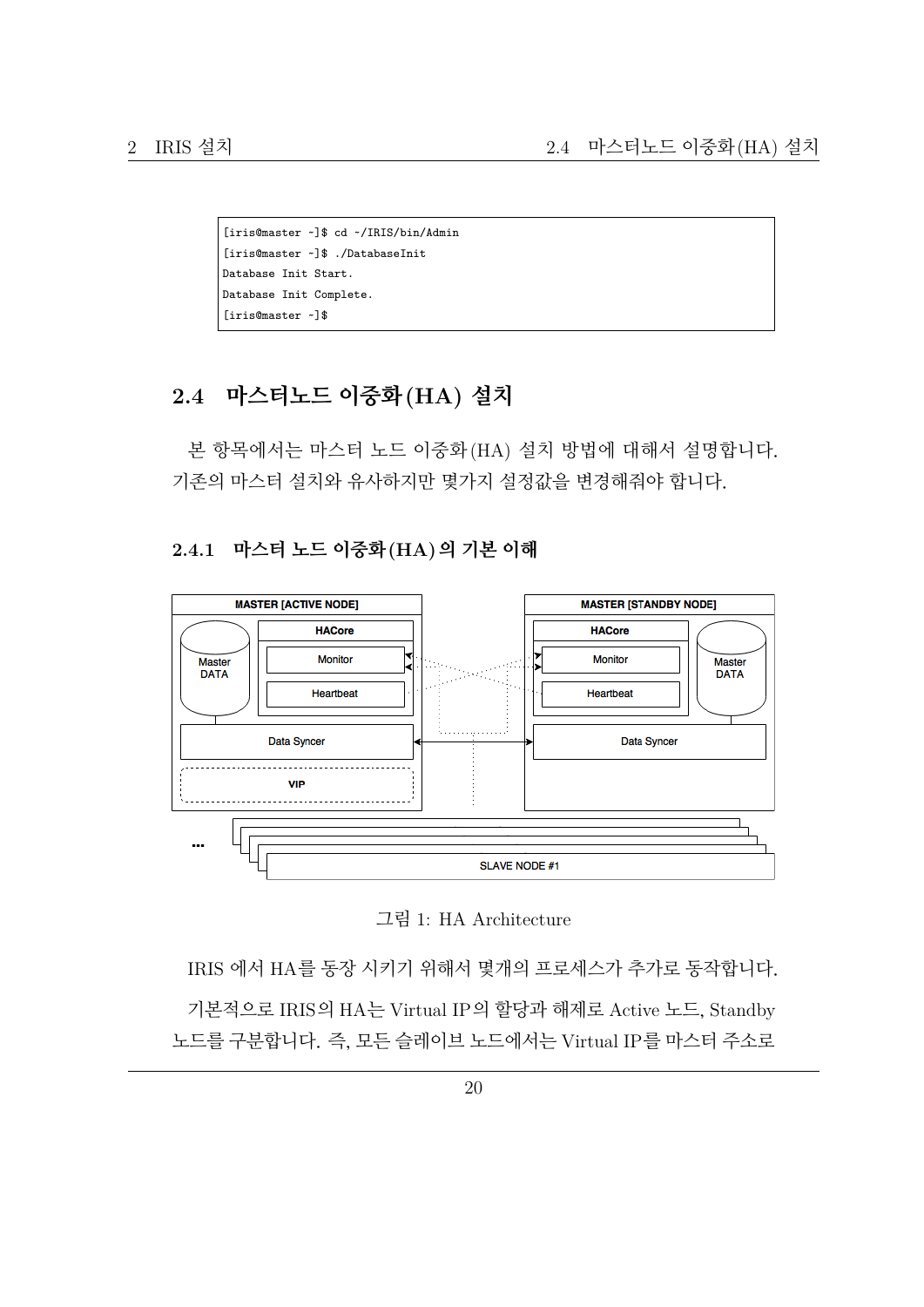

그림 2: HA VIP Architecture

생각하고 이곳으로 접속하게 됩니다. Virtual IP를 가지고 있는 곳이 바로 Active Master Node라고 할 수 있습니다. 실제 마스터 노드들에 할당된 일반 IP 주소는 서로의 상태를 확인하고 데이터를 동기화 하는데 이용됩니다.

**2.4.1.1 HACore** HA에서 실질적으로 주변을 모니터링 하고 스스로의 상 태를 정의하는 프로세스 입니다. 상대의 상태 뿐만 아니라 슬레이브 노드들의 상태를 감지함으로서 스스로 격리 여부를 판단하고 동작합니다. 주 기능은 다음과 같습니다.

- Virtual IP 할당 및 해제
- 프로세스 실행 및 종료

**2.4.1.2 DataSyncer** 마스터 데이터를 지속적으로 동기화 합니다.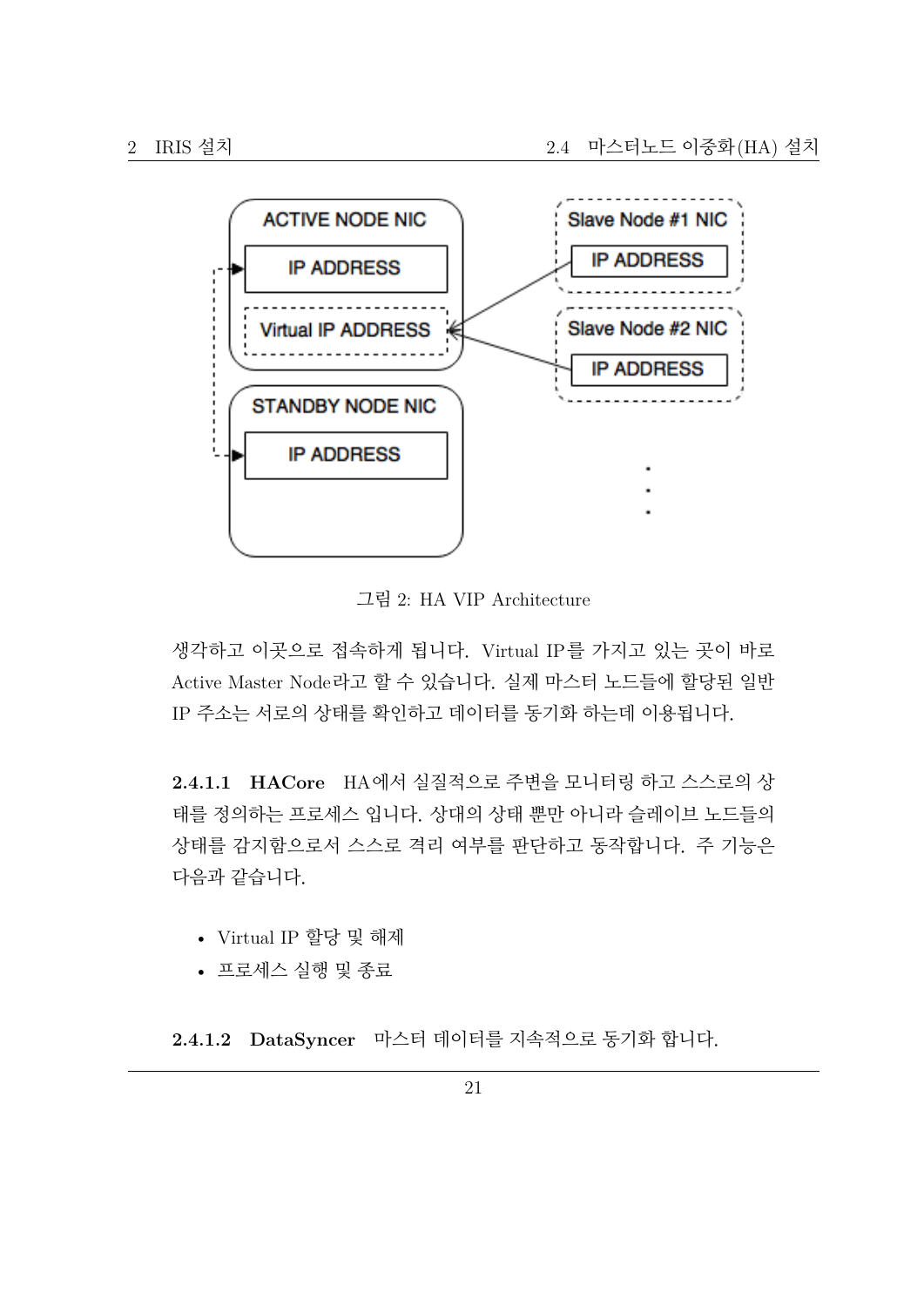#### <span id="page-21-0"></span>**2.4.2 IRIS 패키지 압축풀기**

iris 계정의 홈디렉토리에 IRIS 패키지 압축을 풉니다.

```
[iris@master ~]$ cd ~
[iris@master ~]$ tar xvzf IRIS_{버전명}.tgz
```
ex) 홈디렉토리가 /home/iris 인 경우 /home/iris/IRIS 디렉토리가 생성되면 정상입니다.

#### <span id="page-21-1"></span>**2.4.3 노드설정 등록**

기본적으로 마스터 노드 설치 방법에서 사용하는 노드 설정 등록과 동일합 니다. 단, master 파일 설정만 조금 다릅니다.

0|[MASTER\_VIP],[ACTIVE\_NODE\_IP],[STANDBY\_NODE\_IP]

위의 형태로 작성해야합니다.

```
[iris@master ~]$ cd ~/IRIS/setup/pre-config
[iris@master ~]$ vi master
0|192.168.100.100,192.168.100.101,192.168.100.102
[iris@master ~]$ vi slaves
1|192.168.100.101
2|192.168.100.102
3|192.168.100.103
4|192.168.100.104
5|192.168.100.105
```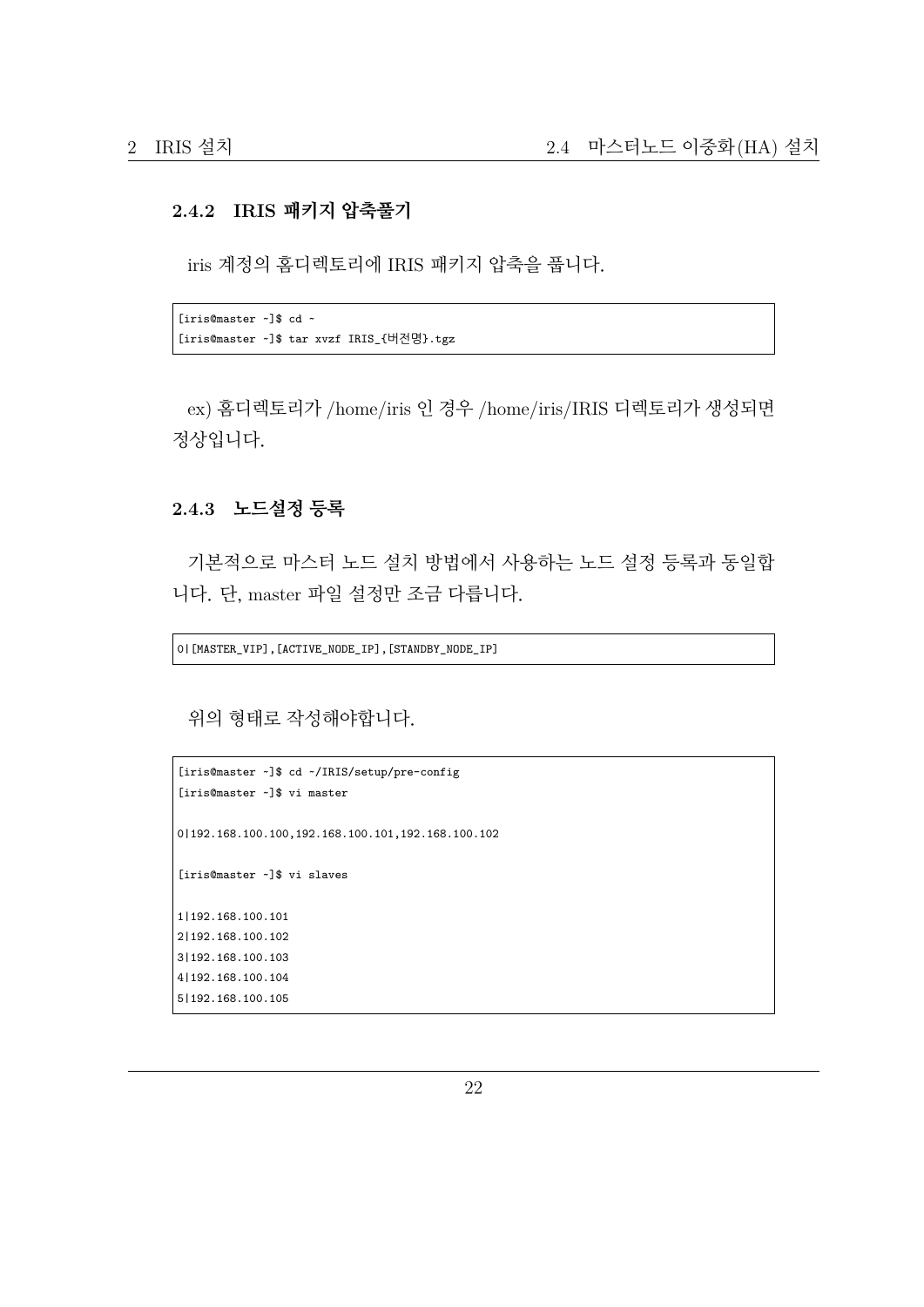#### <span id="page-22-0"></span>**2.4.4 설치 스크립트 실행**

- ~/IRIS/setup 디렉토리 속의 Install.sh 스크립트 실행
	- **–** 옵션을 사용해서 압축버전, 암호화버전으로 설치할 수 있습니다.
		- \* sh Install.sh -z : 압축버전
		- \* sh Install.sh -c : 암호화버전
- 노드설정 등록정보를 바탕으로 설치 실행
	- **–** 유저가 설치를 실행하면 노드설정에 맞춰서 자동으로 마스터 또는 슬레이브 로 설치됩니다.
	- **–** 설치정보는 installation check 항목에 출력됩니다.

다음은 실제 설치 화면입니다.

```
[iris@master ~]$ cd ~/IRIS/setup
[iris@master ~]$ ./Install.sh
!! installation check start
   !! SUCCESS : 00.pre-config.sh : + ok
   !! SUCCESS : 10.user-config.sh : + ok
   !! SUCCESS : 20.ha-check.sh : ! HA TRUE
   !! SUCCESS : 30.master_ip.sh : ! MASTERIP 192.168.100.100
   !! SUCCESS : 40.slave_ip.sh : ! SLAVEIP 192.168.100.201,192.168.100.202,192.168.100.203
   !! SUCCESS : 50.my_ip.sh : ! MYIP 192.168.100.101
   !! SUCCESS : 51.my_mode.sh : ! MYMODE MASTER
   !! SUCCESS : 52.my_node_id.sh : ! MYNODEID 0
!! installation process start
   !! 00.env-install.sh process start
      !! remove old env
      !! create new env
     !! already added in bash profile
   !! 10.user-limits.sh process start
      !! this script need sudoer
      !! you must enter your password for edit limits configuration
      !! security nproc limit setting
```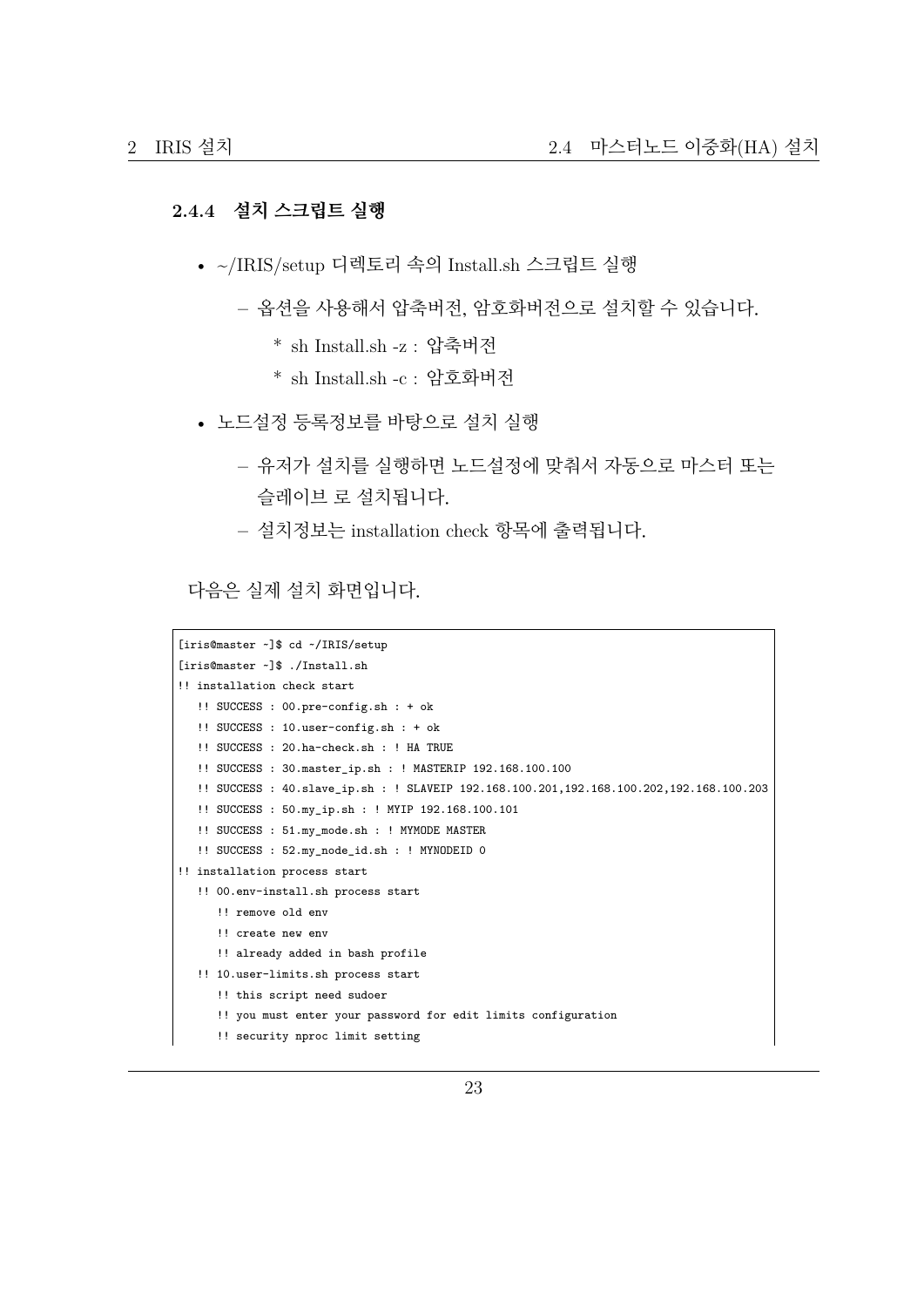```
!! limits nproc is already setted
     !! security nofile limit setting
        !! limits nofile is already setted
  !! 20.create-script.sh process start
     !! create runUDMCheck
     !! create ramdisk_noti.sh
  !! 30.create-directory.sh process start
  !! 40.m6_config.sh process start
  !! 50.help.sh process start
  !! 60.mps_config.sh process start
  !! 70.crontab.sh process start
  !! 80.add_stickybit.sh process start
     !! this script need sudoer pass. please enter password
[iris@master ~]$
```
#### <span id="page-23-0"></span>**2.4.5 재접속**

환경변수 적용을 위해 iris 계정에 재접속합니다.

```
[iris@master ~]$ exit
[root@master ~]# su - iris
[iris@master ~]$
```
#### <span id="page-23-1"></span>**2.4.6 이중화를 위한 마스터 노드 설정**

이중화를 정상 동작 시키기 위해서 다음 설정을 변경합니다.

```
vim ~/IRIS/conf/m6.config
                                                                            ---------------------------------------------------------
.
.
.
[HA]
.
.
```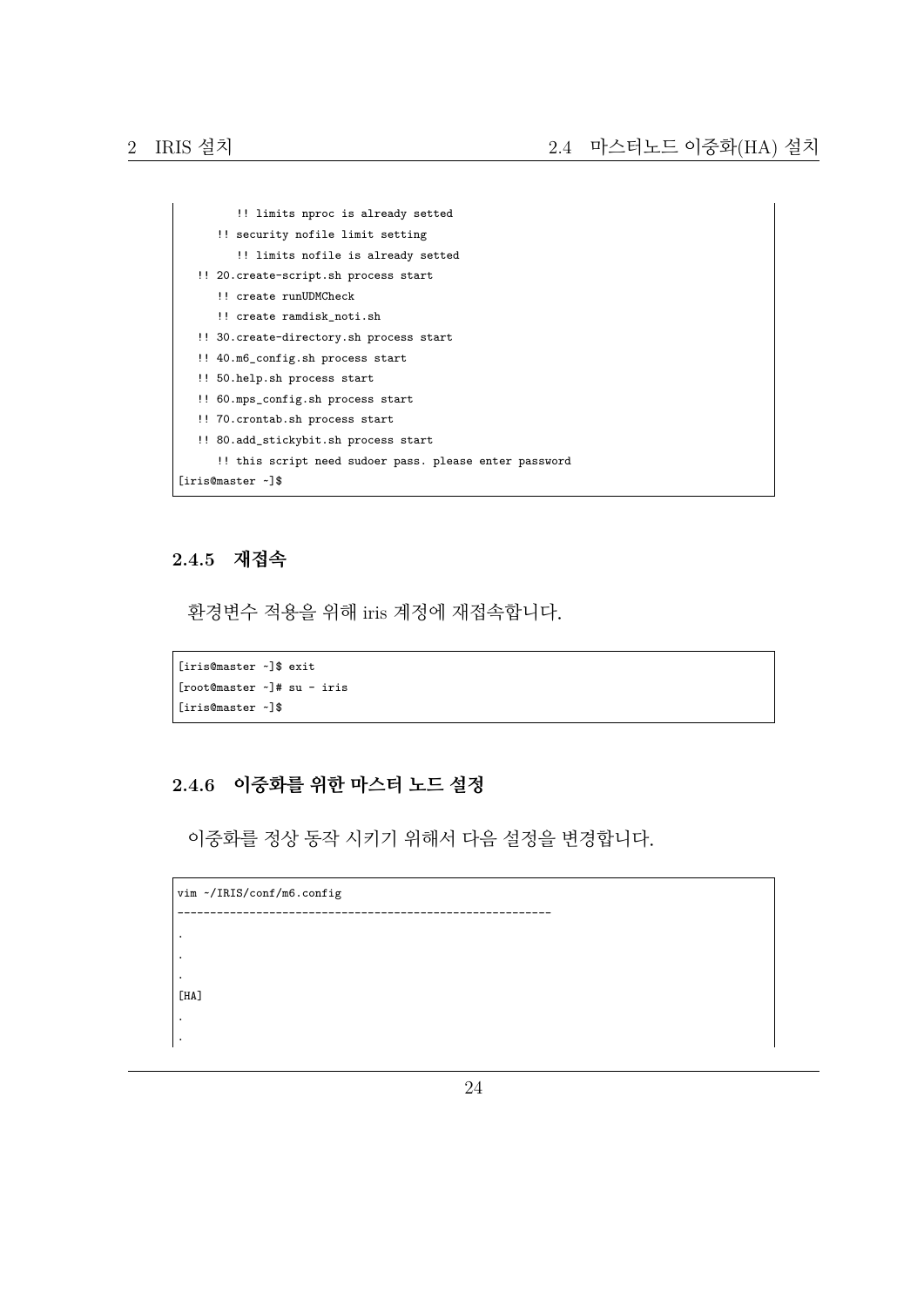2 IRIS 설치 2.4 마스터노드 이중화(HA) 설치

```
.
vip =
```
여기서는 [HA]의 vip 부분을 수정합니다. 이 부분에 들어갈 내용은 다음과 같은 구조를 가집니다.

[DEVICE\_NAME#1],[IP\_ADDRESS#1],[NETMASK#1] [DEVICE\_NAME#2],[IP\_ADDRESS#2],[NETMASK#2] ...

위에서 보시면 하나의 세트가

[DEVICE\_NAME],[IP\_ADDRESS],[NETMASK]

로 구성되어 있는 것을 확인할 수 있습니다. 하나의 세트가 하나의 가상 IP 를 만듭니다. 상황에 따라서 다수개를 스페이스를 구분자로 사용하여 등록할 수 있습니다. 아래는 실제 적용 예입니다.

vip=eth0:0,192.168.100.100,255.255.255.0

#### <span id="page-24-0"></span>**2.4.7 마스터노드 초기화 실행**

마스터계정은 IRIS 초기화를 위해 명령어를 실행해야 합니다.

```
[iris@master ~]$ cd ~/IRIS/bin/Admin
[iris@master ~]$ ./DatabaseInit
Database Init Start.
Database Init Complete.
[iris@master ~]$
```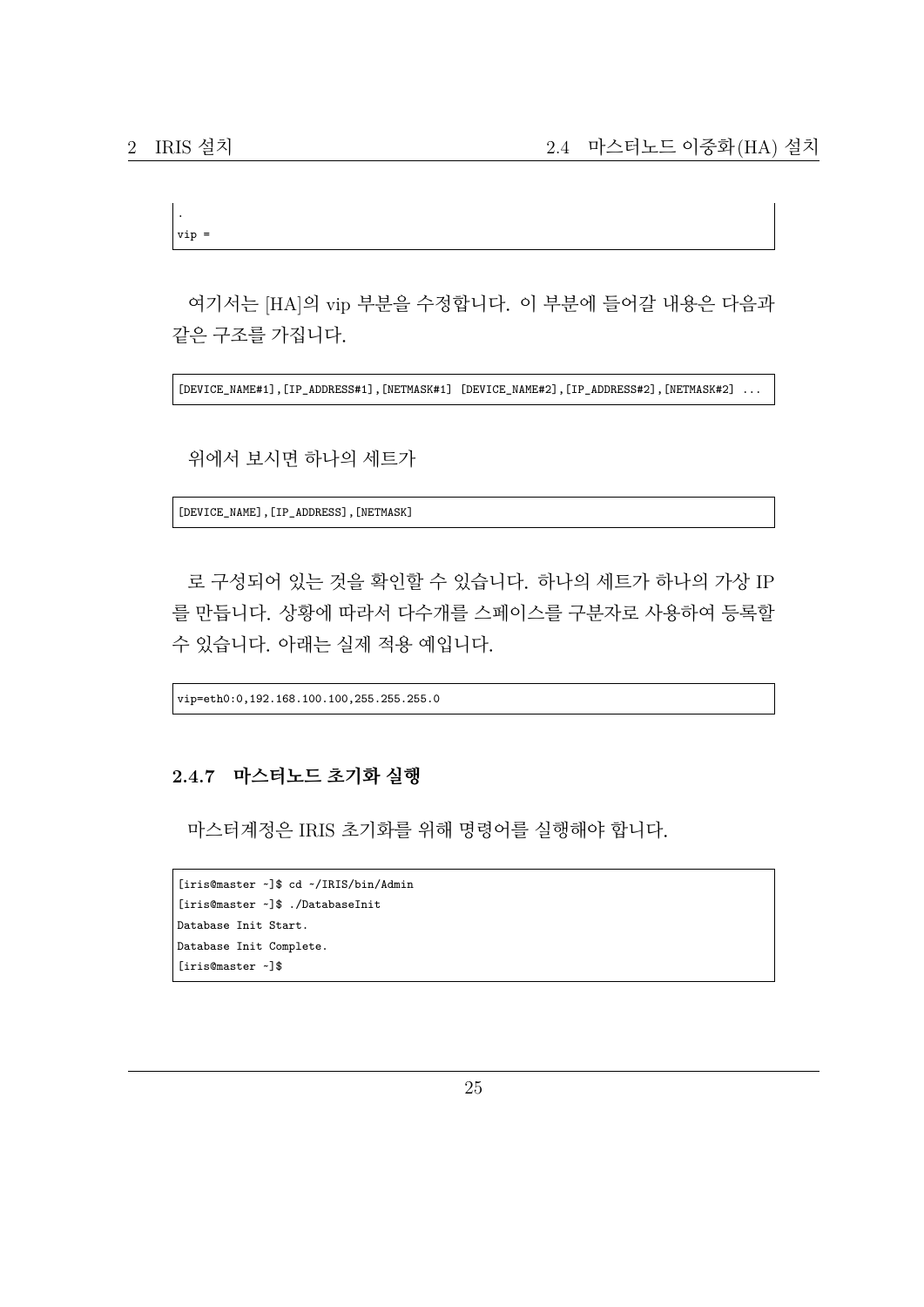# <span id="page-25-0"></span>**2.5 슬레이브노드 설치**

#### <span id="page-25-1"></span>**2.5.1 IRIS 패키지 압축풀기**

• iris 계정의 홈디렉토리에 IRIS 패키지 압축을 풉니다.

```
[iris@slave ~]$ cd ~
[iris@slave ~]$ tar xvzf IRIS_[VERSION]_[OS_NAME]_[DATE].tgz
```
ex) 홈디렉토리가 /home/iris 인 경우 /home/iris/IRIS 디렉토리가 생성되면 정상입니다.

#### <span id="page-25-2"></span>**2.5.2 노드설정 등록**

- 설치할 때 클러스터 정보를 확인하기 위한 설정파일을 생성합니다.
- 해당 파일은 설치시에만 영향을 주며, 설치 이후에는 아무런 기능을 하지 않습니다.
- 설정파일에는 id, ip 를 등록하며, "|" 를 구분자로 사용합니다.

**–** 127.0.0.2 를 2번 노드로 설정 : 2|127.0.0.2

• master 파일 : 마스터 id, ip 를 등록합니다.

**–** 마스터노드의 id 는 항상 0 입니다.

• slaves 파일 : 슬레이브 id, ip 를 등록합니다.

```
[iris@slave ~]$ cd ~/IRIS/setup/pre-config
[iris@slave ~]$ vi master
0|192.168.100.100
```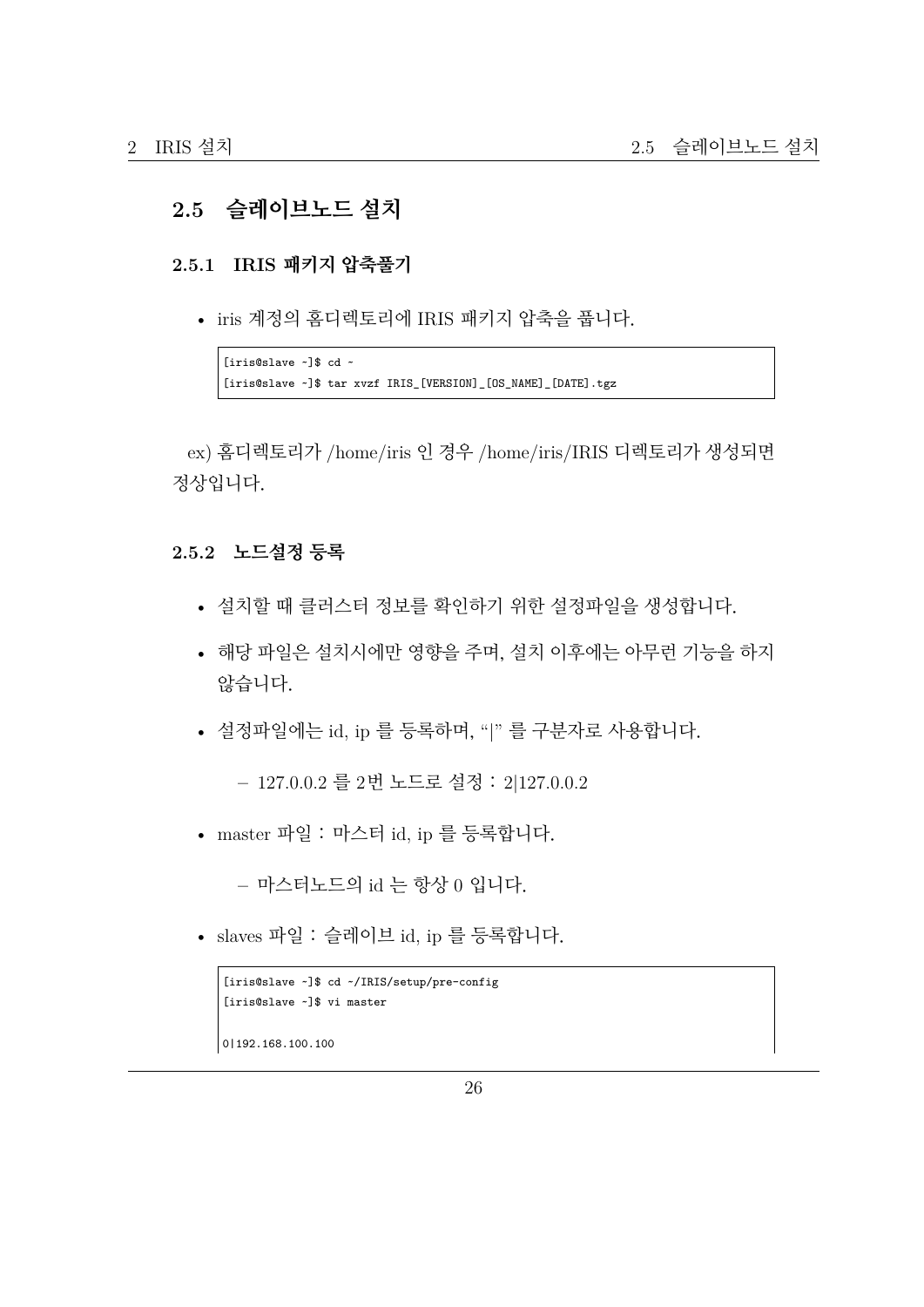```
[iris@slave ~]$ vi slaves
1|192.168.100.101
2|192.168.100.102
3|192.168.100.103
4|192.168.100.104
5|192.168.100.105
```
# <span id="page-26-0"></span>**2.5.3 설치 스크립트 실행**

- ~/IRIS/setup 디렉토리 속의 Install.sh 스크립트 실행
	- **–** 옵션을 사용해서 압축버전, 암호화버전으로 설치할 수 있습니다.
		- \* sh Install.sh -z : 압축버전
		- \* sh Install.sh -c : 암호화버전
- 노드설정 등록정보를 바탕으로 설치 실행
	- **–** 유저가 설치를 실행하면 노드설정에 맞춰서 자동으로 마스터 또는 슬레이브 로 설치됩니다.
	- **–** 설치정보는 installation check 항목에 출력됩니다.

실행화면)

```
[iris@slave ~]$ cd ~/IRIS/setup/
[iris@slave ~]$ ./Install.sh
!! installation check start
  !! SUCCESS : 00.pre-config.sh : + ok
  !! SUCCESS : 10.user-config.sh : + ok
  !! SUCCESS : 20.ha-check.sh : ! HA FALSE
  !! SUCCESS : 30.master_ip.sh : ! MASTERIP 192.168.131.13
  !! SUCCESS : 40.slave_ip.sh : ! SLAVEIP 192.168.131.131,192.168.131.132,192.168.131.133
  !! SUCCESS : 50.my_ip.sh : ! MYIP 192.168.131.131
```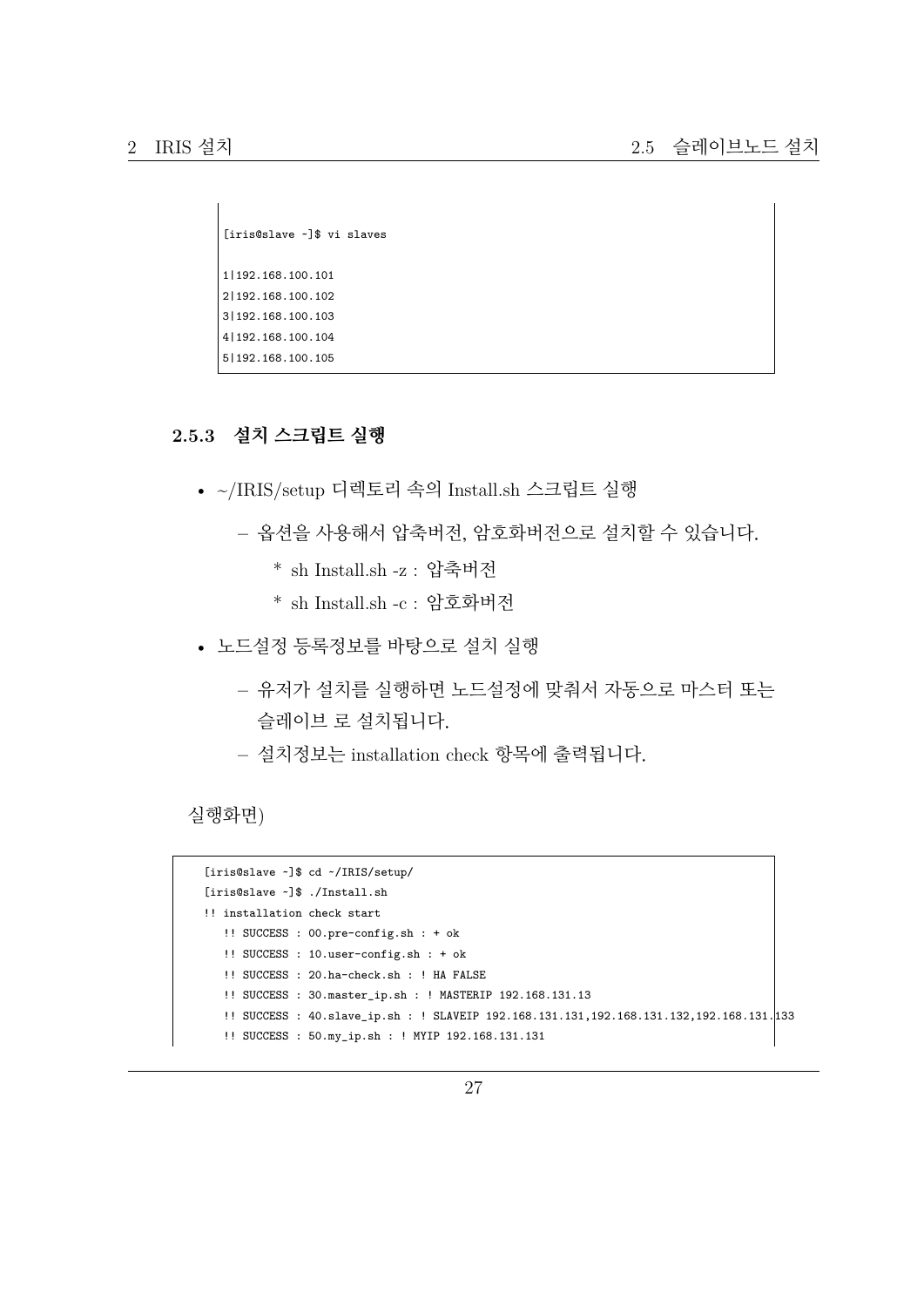```
!! SUCCESS : 51.my_mode.sh : ! MYMODE SLAVES
   !! SUCCESS : 52.my_node_id.sh : ! MYNODEID 1
!! installation process start
  !! 00.env-install.sh process start
      !! remove old env
      !! create new env
      !! already added in bash profile
  !! 10.user-limits.sh process start
      !! this script need sudoer
      !! you must enter your password for edit limits configuration
      !! security nproc limit setting
        !! limits nproc is already setted
      !! security nofile limit setting
         !! limits nofile is already setted
  !! 20.create-script.sh process start
     !! create runUDMCheck
      !! create ramdisk_noti.sh
  !! 30.create-directory.sh process start
  !! 40.m6_config.sh process start
  !! 50.help.sh process start
  !! 60.mps_config.sh process start
  !! 70.crontab.sh process start
   !! 80.add_stickybit.sh process start
      !! this script need sudoer pass. please enter password
[iris@slave ~]$
```
#### <span id="page-27-0"></span>**2.5.4 재접속**

• 환경변수 적용을 위해 iris 계정에 재접속합니다.

```
[iris@slave ~]$ exit
$ su - iris
[iris@slave ~]$
```
#### <span id="page-27-1"></span>**2.5.5 IRIS 데이터 저장 디렉토리 생성**

• iriss 계정 소유의 디렉토리를 생성합니다.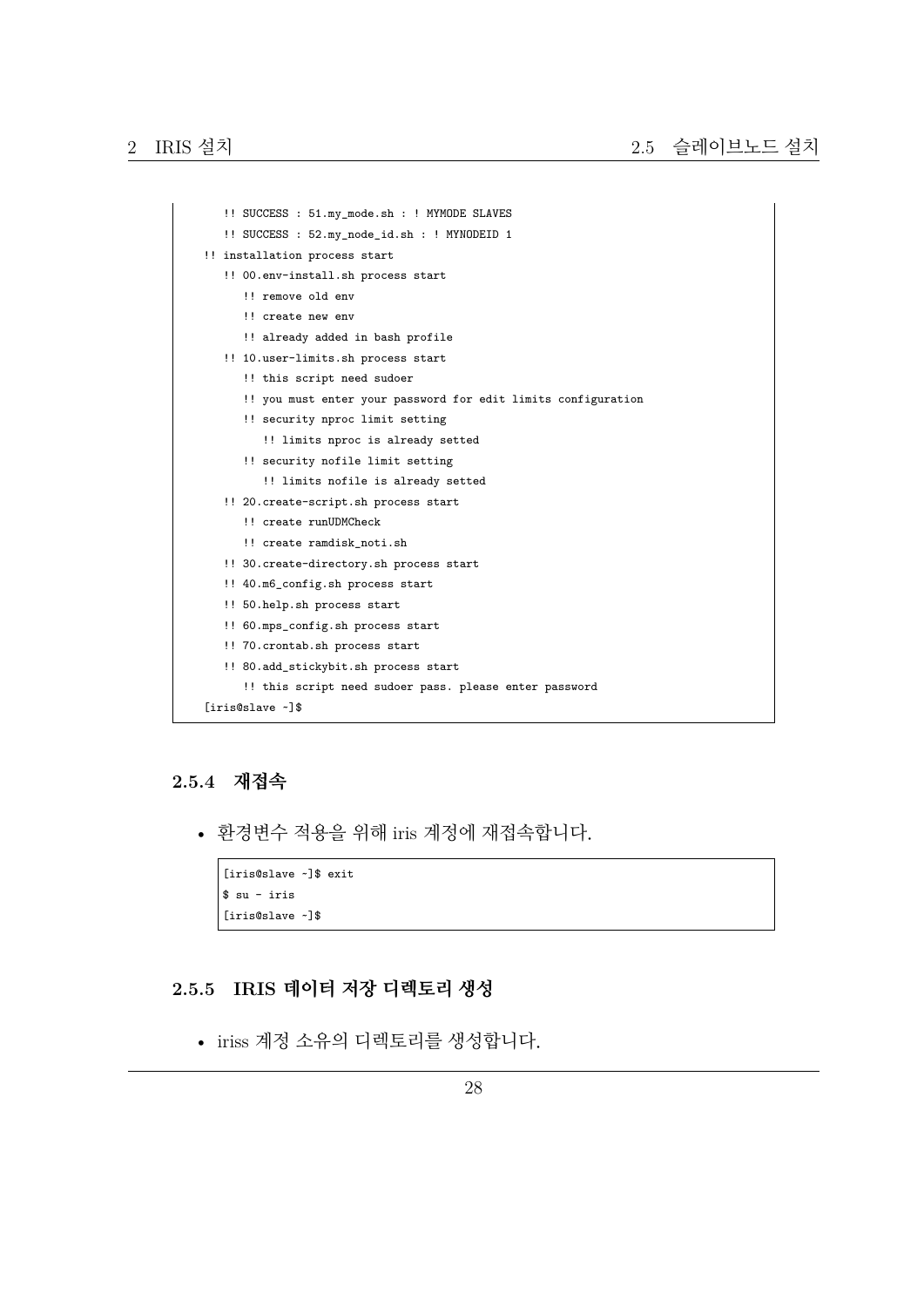• 생성한 디렉토리를 가리키는 링크파일을 ~/IRIS/data/slave\_disk 디렉 토리 안에 생성합니다.

예시)

• 전용 디스크 마운트 (/DATA1) 가 있다면

```
[iris@slave ~]$ mkdir -p /DATA1/iriss/data
[iris@slave ~]$ sudo chown iriss:iriss /DATA1/iriss/data
[iris@slave ~]$ ln -s /DATA1/iriss/data ~/IRIS/data/slave_disk/part00
```
• 홈디렉토리에 저장한다면

```
[iris@slave ~]$ mkdir -p ~/data
[iris@slave ~]$ ln -s ~/data ~/IRIS/data/slave_disk/part00
```
# <span id="page-28-0"></span>**2.6 설정파일 관리**

- 설치가 완료되면 기본값으로 설정파일이 생성됩니다.
- 설정파일을 수정해서 몇몇 동작설정을 변경할 수 있습니다.
- 아래의 항목은 주요 항목들이며, 이외에도 다양한 설정이 있습니다.

<span id="page-28-1"></span>**2.6.1 다중화 갯수 설정**

- IRIS 에 저장되는 데이터의 다중화 갯수를 설정합니다.
- 수정위치 : 마스터노드의 ~/IRIS/conf/m6.config
- 수정항목 : [SYSTEM INFO] 항목의 replication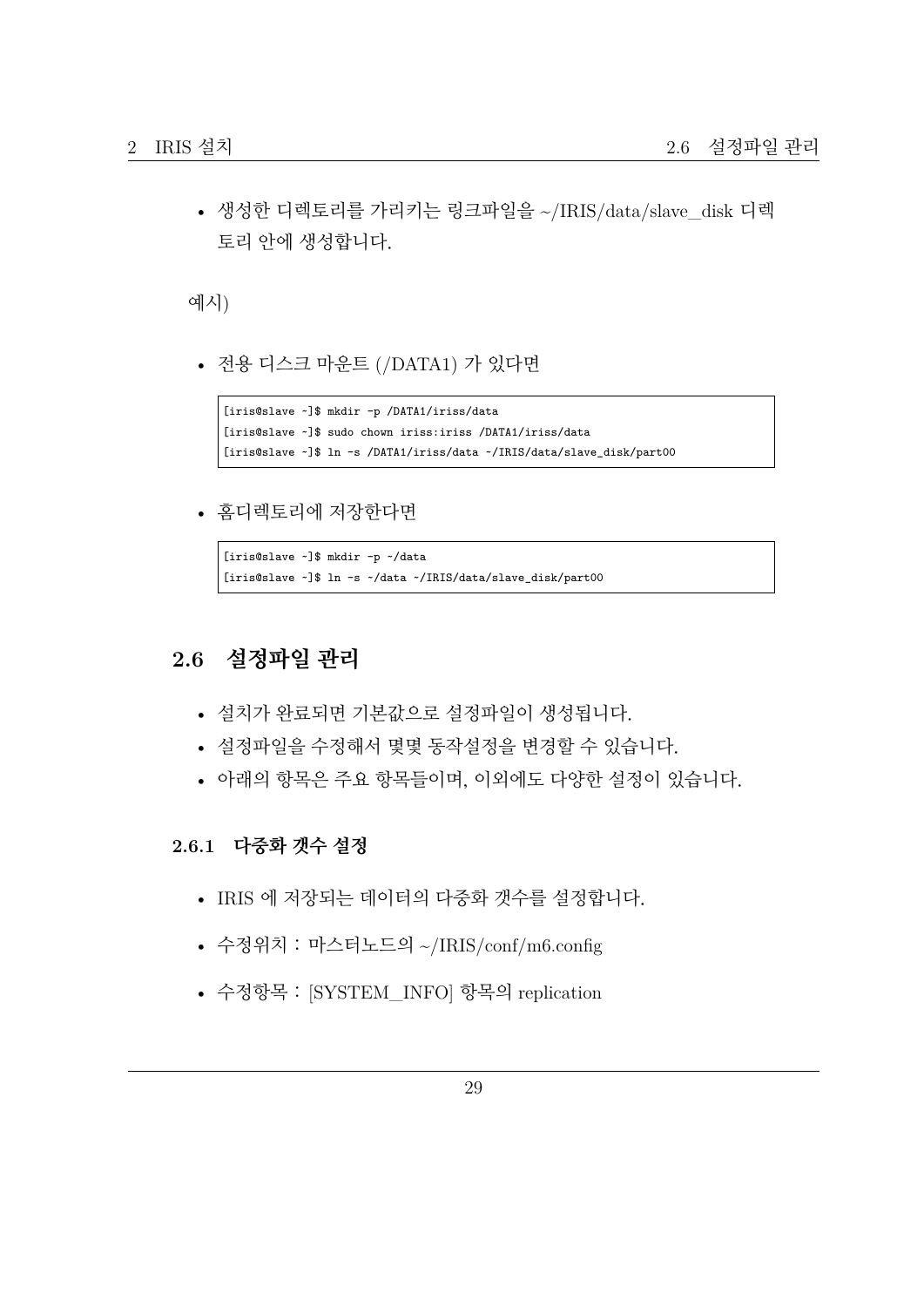- 설정가능값 : 1 이상의 자연수 ex) 4중화 설정 replication = 4
- 설정 수정후 바로 적용됩니다.

#### <span id="page-29-0"></span>**2.6.2 데몬 PRE-FORK 갯수 설정**

- IRIS 주요 작업 데몬들의 PRE-FORK 갯수를 설정합니다.
	- **–** 대상 데몬 : DLD(메타데이터 관리), PGD(권한 관리), DSD(데이터 검색)
	- **–** 갯수가 많을수록 성능향상이 되나 부하가 높아질 수 있습니다.
- 수정위치 : 각 노드의 ~/IRIS/conf/m6.config
- 수정항목 : [SYSTEM\_INFO] 항목의 prefork
- 설정가능값 : 1 이상의 자연수 ex) pre-fork 갯수 6개 prefork = 4
- 설정 수정후 IRIS 재시작시 적용됩니다.

#### <span id="page-29-1"></span>**2.6.3 로그 파일크기 및 갯수 설정**

- IRIS 의 메인 로그파일(m6.log)의 각각의 크기 및 파일갯수를 설정합니 다.
- 수정위치 : 마스터노드의 ~/IRIS/conf/mps.conf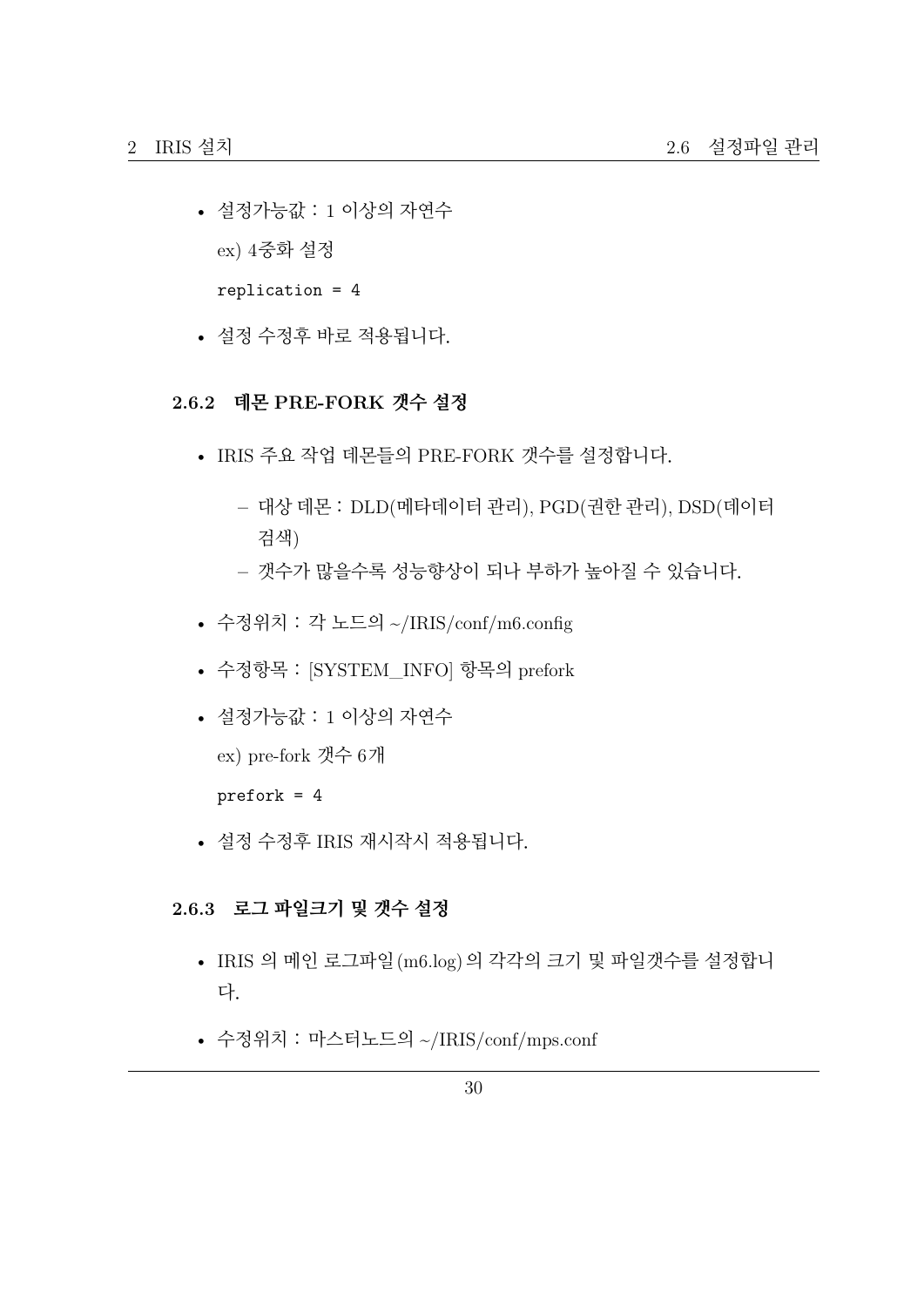- 수정항목 : [Process Common] 의 Log Daemon
	- **–** 마지막 두 값을 수정해서 적용
	- **–** 첫번째 값 : 최대 파일크기(byte)
	- **–** 두번째 값 : 파일 갯수
	- **–** 설정가능값 : 1 이상의 자연수

ex) 200MB 파일 10개로 설정

97999,9,Log Daemon = /home/iris/IRIS/bin/LogDaemon --udp2 5999 /home/iris/IRIS/log/m6.log 200000000 10

• 설정 수정후 IRIS 재시작시 적용됩니다.

#### **2.6.4 노드 과부하상태(BUSY) 조건 설정**

- 각 노드별로 시스템 값을 체크하며, 과부하로 판단될 경우 해당노드를 임시로 격리시킵니다.
- 격리중인 상태를 BUSY 상태라 합니다.
- 설정값을 통해 BUSY 상태가 되는 기준, BUSY 상태에서 정상상태가 되는 기준을 설정합니다.
- 수정위치 : 각 노드의 ~/IRIS/conf/m6.config
	- **–** BUSY 상태가 되는 기준
		- \* [EHD\_BUSY\_CONDITION\_UPPER]
		- \* 하나의 조건이라도 초과하면 BUSY 상태로 변경

```
CPU.IOWAIT = 20
LOADAVG.ONE = 3
MEM.MEMUSAGE = 80
MEM.SWAPSIZE = 4192000000
DISK.TOTALUSAGE = 90
```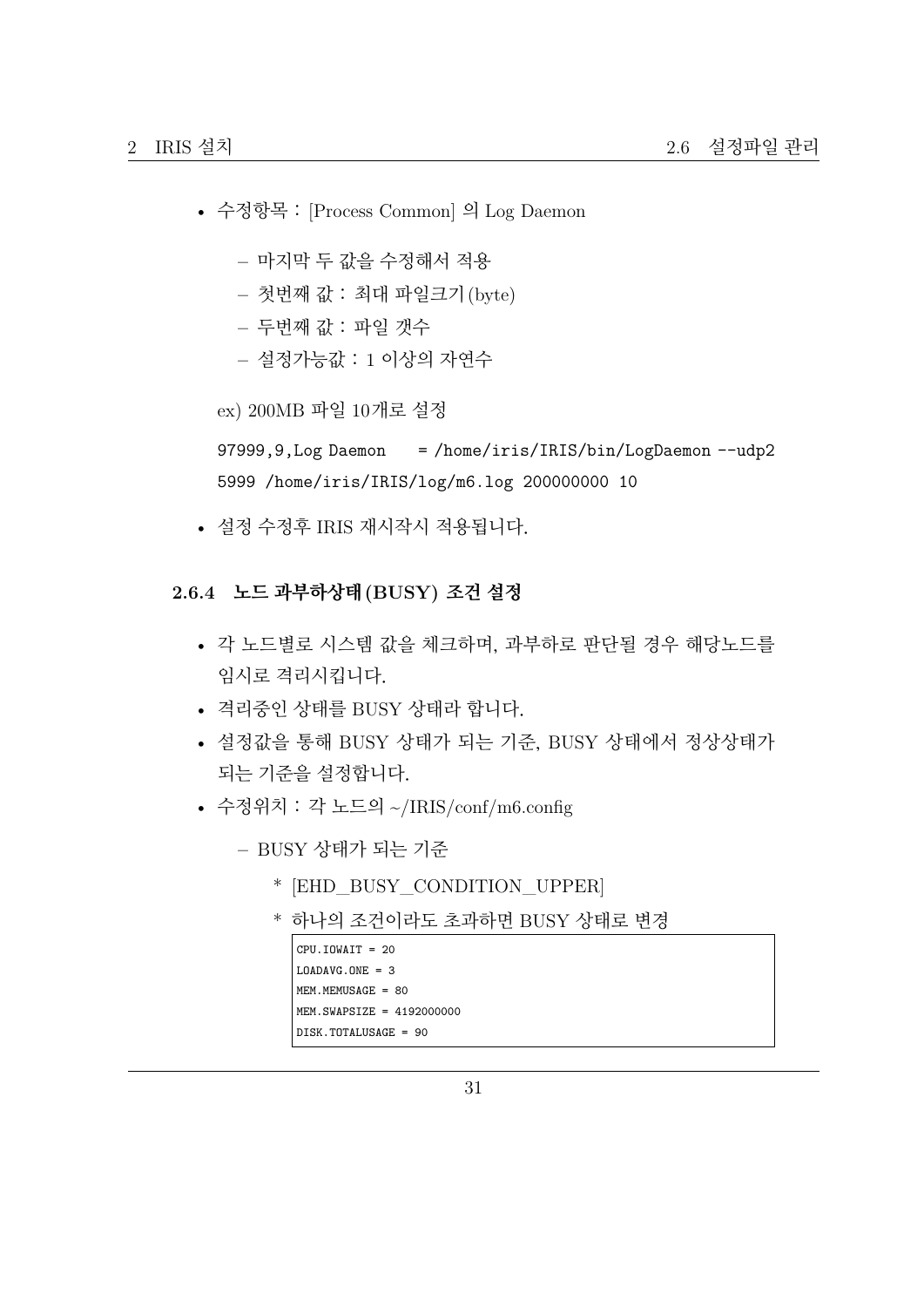- \* [EHD\_BUSY\_CONDITION\_LOWER]
- \* 모든 조건이 설정값 미만이면 정상 상태로 변경

```
CPU.IOWAIT = 5
LOADAVG.ONE = 1
MEM.MEMUSAGE = 40
MEM.SWAPSIZE = 1024000000
DISK.TOTALUSAGE = 70
```
• 설정 수정후 바로 적용됩니다.

# **2.7 패치**

#### **2.7.1 IRIS 버전 넘버링 규칙**

- Liberary 파일명은 IRIS\_A.B.C-{git-taginfo}.zip 로 표시됩니다.
- C 만 증가하는 경우

**–** 패치작업만으로 최신버전 적용이 가능합니다.

• B 또는 A 가 증가하는 경우

**–** Migration 또는 재설치가 필요합니다.

#### **2.7.2 패치**

- Library 파일만 바꾸는 패치작업을 합니다.
- 작업순서
	- **–** IRIS 종료
	- **–** Library 파일을 ~/IRIS/lib/ 디렉토리에 추가
	- **–** Library 링크파일 재생성
	- **–** IRIS 시작